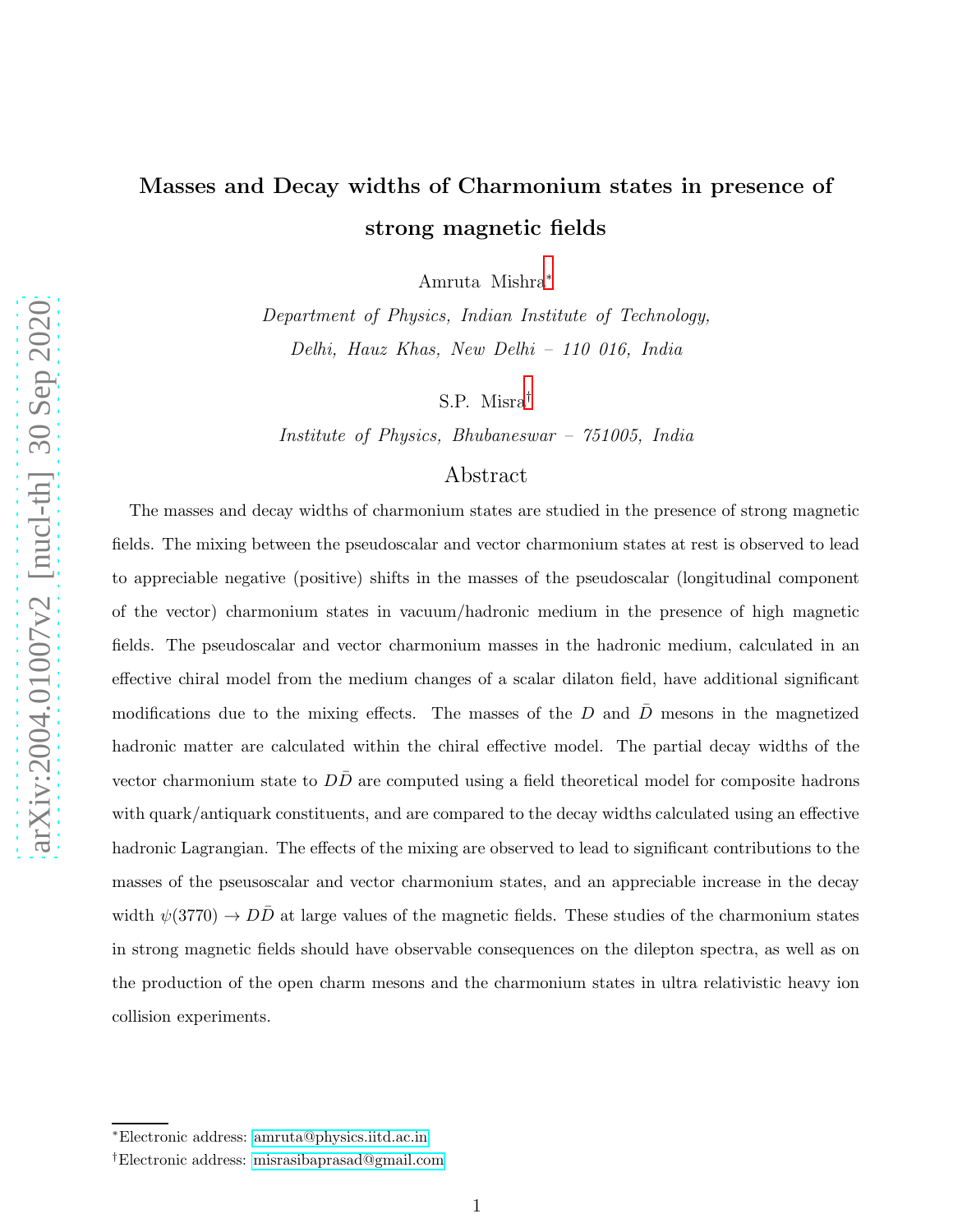#### I. INTRODUCTION

The study of properties of hadrons under extreme conditions, e,g, high temperatures and/or densities is a topic of intense research in strong interaction physics. This is due to its relevance in the ultra relativistic heavy ion collision experiments at various high energy particle accelerators, as well as in the study of the bulk matter of astrophysical objects, e.g., neutron stars. In the recent past, there have been a lot of studies on the in-medium properties of the heavy flavour mesons [\[1](#page-28-0)], as these can have observable consequences in high energy heavy ion collision experiments. The heavy quarkonium (charmonium and bottomonium) states have been studied using the potential models  $[2-6]$ , the QCD sum rule approach  $[7-10]$ , the Quark Meson cooupling (QMC) model [\[11\]](#page-28-5), the coupled channel approach [\[12\]](#page-28-6), and a chiral effective model [\[13,](#page-28-7) [14\]](#page-28-8). The heavy quarkonium (charmonium and bottomonium) state in the presence of a gluon field has been studied in Refs.  $[15-17]$ . Assuming the heavy quark  $(Q)$  and antiquark  $(\bar{Q})$  in the quarkonium state to be bound by color Coulomb potential, and the  $Q\bar{Q}$  separation to be small compared to the scale of the gluonic fluctuations, the mass shift in the quarkonium state in the leading order is observed to be proportional to to the medium modifications of the scalar gluon condensate. Using the leading order formula and the linear density approximation for the gluon condensate in the nuclear medium, the mass modifications of the charmonium states have been studied in Ref. [\[18\]](#page-28-11). The in-medium masses of the charmonium states have been computed within a chiral effective model [\[13,](#page-28-7) [14\]](#page-28-8), from the medium change of a dilaton scalar field, which simulates the gluon condensate within the hadronic model.

The magnetic fields created in non-central ultra relativistic heavy ion collision experiments, have been estimated to be huge, e.g.,  $eB \sim 2m_{\pi}^2$  at Relativistic Heavy Ion Collider (RHIC) at BNL and  $eB \sim 15m_{\pi}^2$  at Large Hadron Collider (LHC) at CERN [\[19](#page-28-12)]. This has led to a lot of work on the study of effects of strong magnetic fields on the properties of the hadrons. The strong magnetic fields produced in the high energy heavy ion collisons rapidly drop after the collision. This leads to induced currents, which slow down the decrease in the magnetic field. The time evolution of the magnetic field [\[19](#page-28-12)] is still an open question, and needs the solutions of the magnetohydrodynamic equations, with a proper estimate of the electrical conductivity of the medium. In the (near) central collisions, the impact parameter is small, the magnetic field produced is weak and the created medium is dense. On the other hand, strong magnetic feilds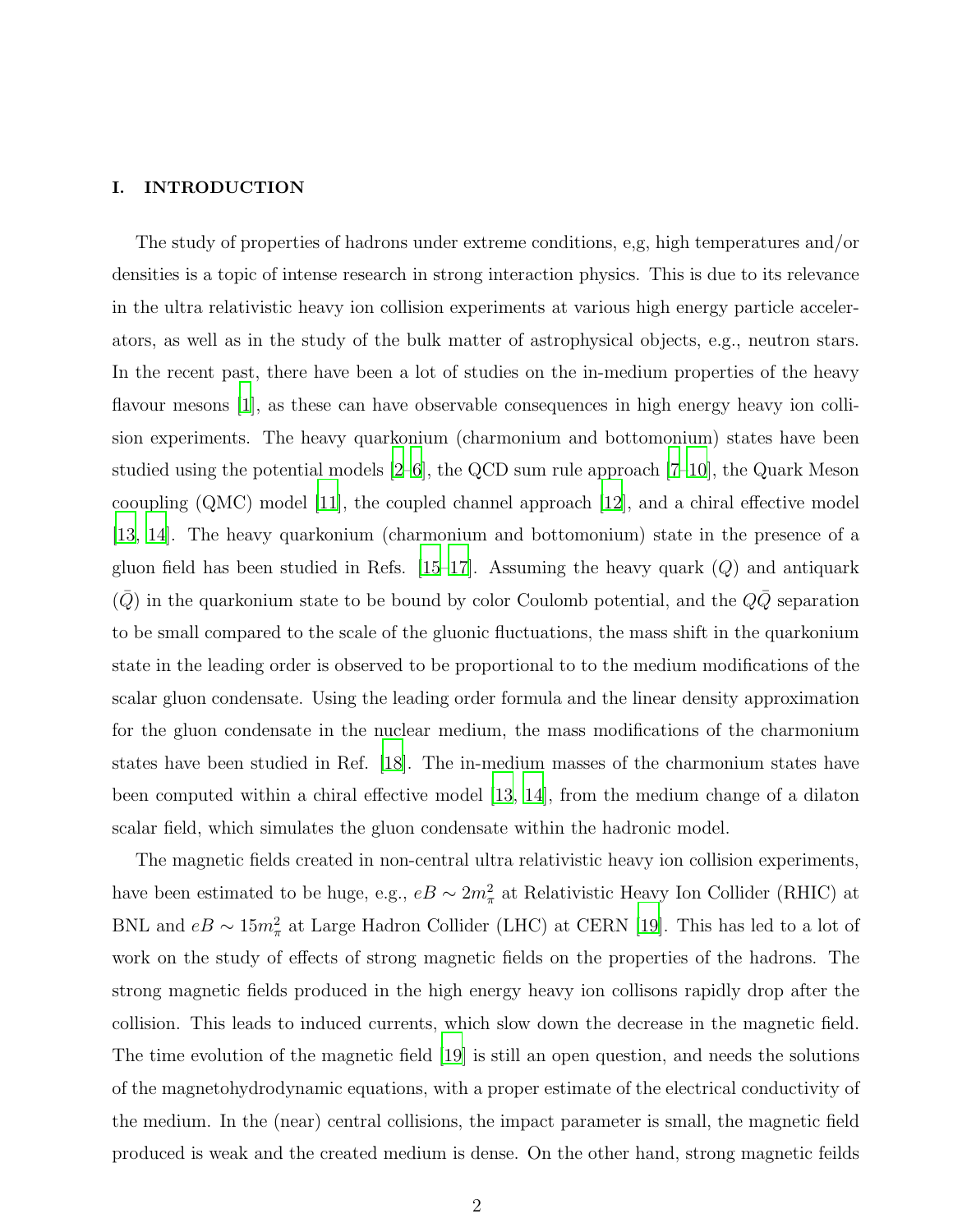are created in the peripheral ultra relativistic heavy ion collisions and the formed medium has low density. The effects of the magnetic fields on the heavy quarkonium (charmonium and bottomonium) states can have observable consequences as these are formed in heavy ion collisions at the early stage, when the magnetic fields can still be large. The open charm mesons [\[20](#page-29-0)[–23](#page-29-1)] as well as the charmonium states [\[24](#page-29-2)[–26](#page-29-3)] have been studied in the presence of magnetic fields. There is mixing of the pseudoscalar and vector mesons in the presence of magnetic fields, which modifies the properties of the charmonium states [\[25](#page-29-4)[–28](#page-29-5)]. The masses of the charmonium states in the presence of magnetic fields have been studied in a consistent manner using QCD sum rule approach, incorporating the mixing of the pseudoscalar and vector charmonium states in the hadron spectral function on the phenomenological side, as well as, including the effects of magnetic field on the OPE (operator product expansion) side [\[25,](#page-29-4) [26\]](#page-29-3). The QCD sum rule approach [\[25](#page-29-4), [26\]](#page-29-3), as well as, a study of the charm-anticharm bound state described by an effective potential and solving the Schrodinger equation in the presence of an external magnetic field [\[27\]](#page-29-6) show that the charmonium masses have dominant contributions from the mixing effects. A study of the mixing effects on the formation time of the charmonia are observed to lead to delayed (faster) formation time of the vector (pseudoscalar) charmonium states [\[28\]](#page-29-5). The  $J/\psi - \eta_c$  as well as  $\psi' - \eta_c'$  mixings and the faster formation time of the pseudoscalar mesons, might show as peaks in the dilepton spectra, due to 'anomalous' decay modes, e.g.,  $\eta_c, \eta_c' \to l^+l^-$  and can act as a probe of the existence of strong magnetic field at the early stage [\[28\]](#page-29-5).

The masses of vector charmonium states in a (magnetized) hadronic medium have been studied using a chiral effective model [\[13,](#page-28-7) [14](#page-28-8), [24\]](#page-29-2). These are calculated from the medium modification of a scalar dilaton field which mimics the gluon condensates of QCD in the effective hadronic model. Within the chiral effective model, the modifications of the masses of the open charm  $(D, D)$  mesons in the (magnetized) hadronic medium arise from their interactions with the baryons and scalar mesons, and have been studied in Refs. [\[13,](#page-28-7) [14](#page-28-8), [23\]](#page-29-1). The in-medium decay widths of the vector charmonium states to  $D\overline{D}$  have been computed from the mass modifications of the D,  $\bar{D}$  and charmonium states in Refs. [\[13,](#page-28-7) [14,](#page-28-8) [29,](#page-29-7) [30](#page-29-8)] using a light quark pair creation model, namely the  ${}^{3}P_0$  model [\[31](#page-29-9)[–34](#page-29-10)], as well as using a field theoretical model with composite hadrons with quark/antiquark constituents [\[35](#page-29-11)]. In the  ${}^{3}P_{0}$  model, the decay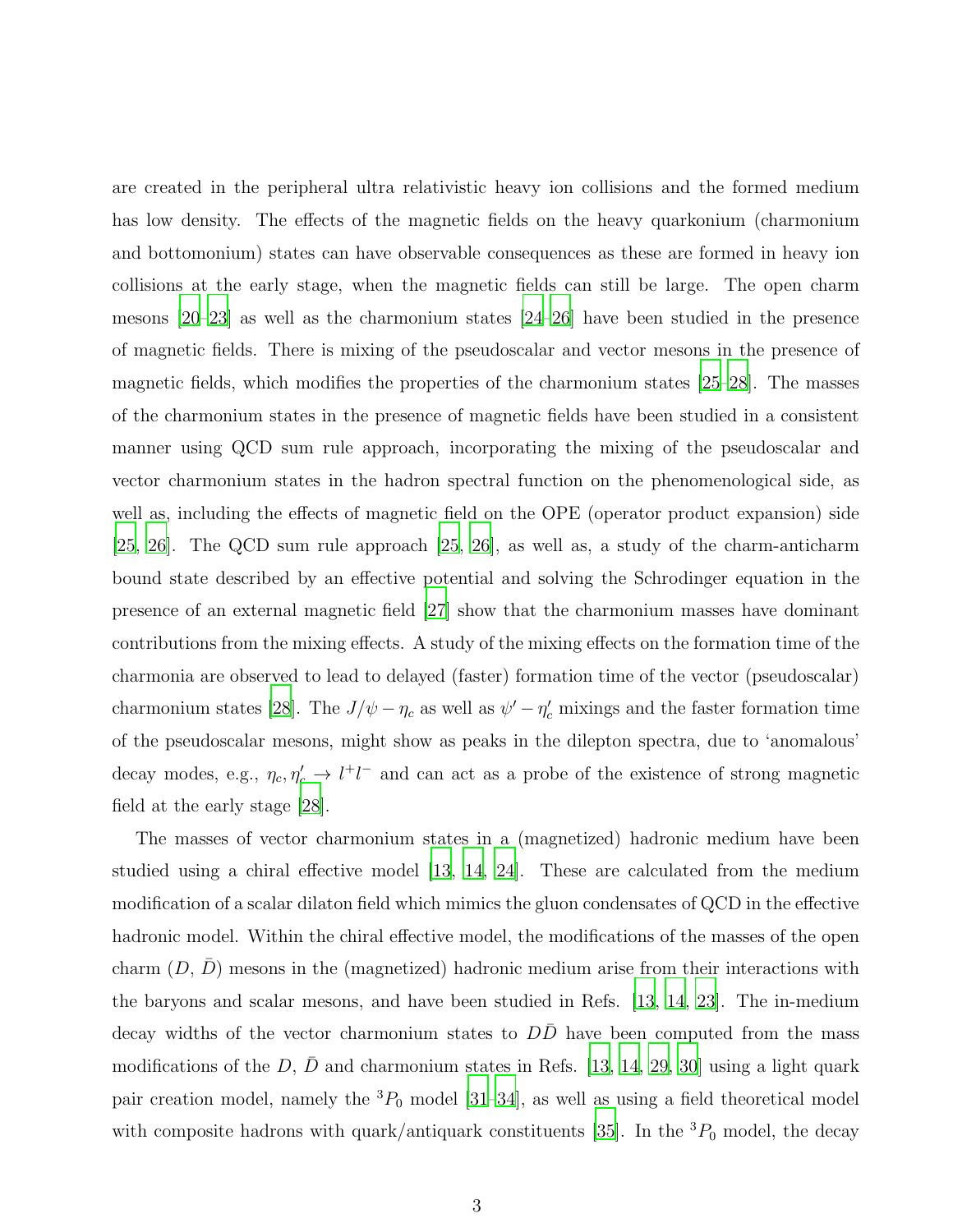of the charmonium state to  $D\overline{D}$  proceeds with creation of a light quark antiquark pair in  ${}^{3}P_{0}$  state and the light quark (antiquark) combines with the charm antiquark (quark) of the decaying charmonium state to form the D and  $\bar{D}$  mesons [\[29](#page-29-7), [32,](#page-29-12) [34\]](#page-29-10). The light quark pair creation model [\[32](#page-29-12)] describes the observed branching ratios of the decay of  $\psi(4040)$  to  $D\bar{D}$ ,  $(D\bar{D}^* + \bar{D}D^*)$ , and  $D^*\bar{D}^*$ , which can not be explained using a naive quark spin counting. The  ${}^{3}P_{0}$  model, where the the internal structure of the charmonium state as well as the open charm mesons are taken into account, is observed to lead to strong suppression of the decay modes of  $\psi(4040)$  to  $D\bar{D}$  as well as  $(D\bar{D}^* + \bar{D}D^*)$ , as compared to the final state  $D^*\bar{D}^*$ , as has been observed experimentally. The matrix element for the decay of charmonium state to the open charm mesons, depends on the magnitude of the momentum,  $|\mathbf{p}|$  of the outgoing meson, which is given in terms of the masses of the decaying and the produced particles. The decay amplitude for  $\psi(4040)$  in the <sup>3</sup> $P_0$  model is observed to be extremely small for the value of |p| corresponding to the decay modes  $D\bar{D}$  and  $(D\bar{D}^* + \bar{D}D^*)$ , as compared to the final state  $D^{\ast}\bar{D^{\ast}}$  [\[32\]](#page-29-12) and leads to good agreement of the experimentally observed branching ratios of these modes. The medium dependence of the decay width of the charmonium state to  $D\bar{D}$  was studied using the <sup>3</sup> $P_0$  model in Ref. [\[29\]](#page-29-7) from the mass modifications of the D and  $\bar{D}$  mesons, which in turn modify the magnitude of the momentum of the  $D(\bar{D})$  meson. The decay widths were computed assuming harmonic oscillator wave functions for the charmonium as well as D and D mesons [\[34](#page-29-10)]. For certain values of the momentum of the  $D(D)$  meson, the decay widths were observed to vanish, and the dependence on |p| was observed to be drastically different from the results obtained when the internal structure of the mesons are not taken into account [\[29](#page-29-7)]. The open flavour strong decays in vacuum have been studied extensively in the light sector [\[31,](#page-29-9) [33](#page-29-13)] as well as heavy flavour mesons [\[32,](#page-29-12) [34](#page-29-10)] accounting for the quark (antiquark) substructure of the hadrons, using the light quark aniquark pair creation in the  ${}^{3}P_0$  model. The in-medium decay widths of the charmonium states to  $D\overline{D}$  in hadronic matter have been studied from the mass modifications of the D and  $\bar{D}$  mesons as well as of the charmonium states calculated using a chiral effective model [\[13](#page-28-7), [14](#page-28-8), [35](#page-29-11)]. In the present work, the effects of the magnetic field on the masses of the charmonium states are investigated accounting for the mixing of the pseudoscalar and vector mesons, and, their in-medium decay widths are studied using a field theoretic model of composite hadrons [\[35](#page-29-11)] and compared with the results obtained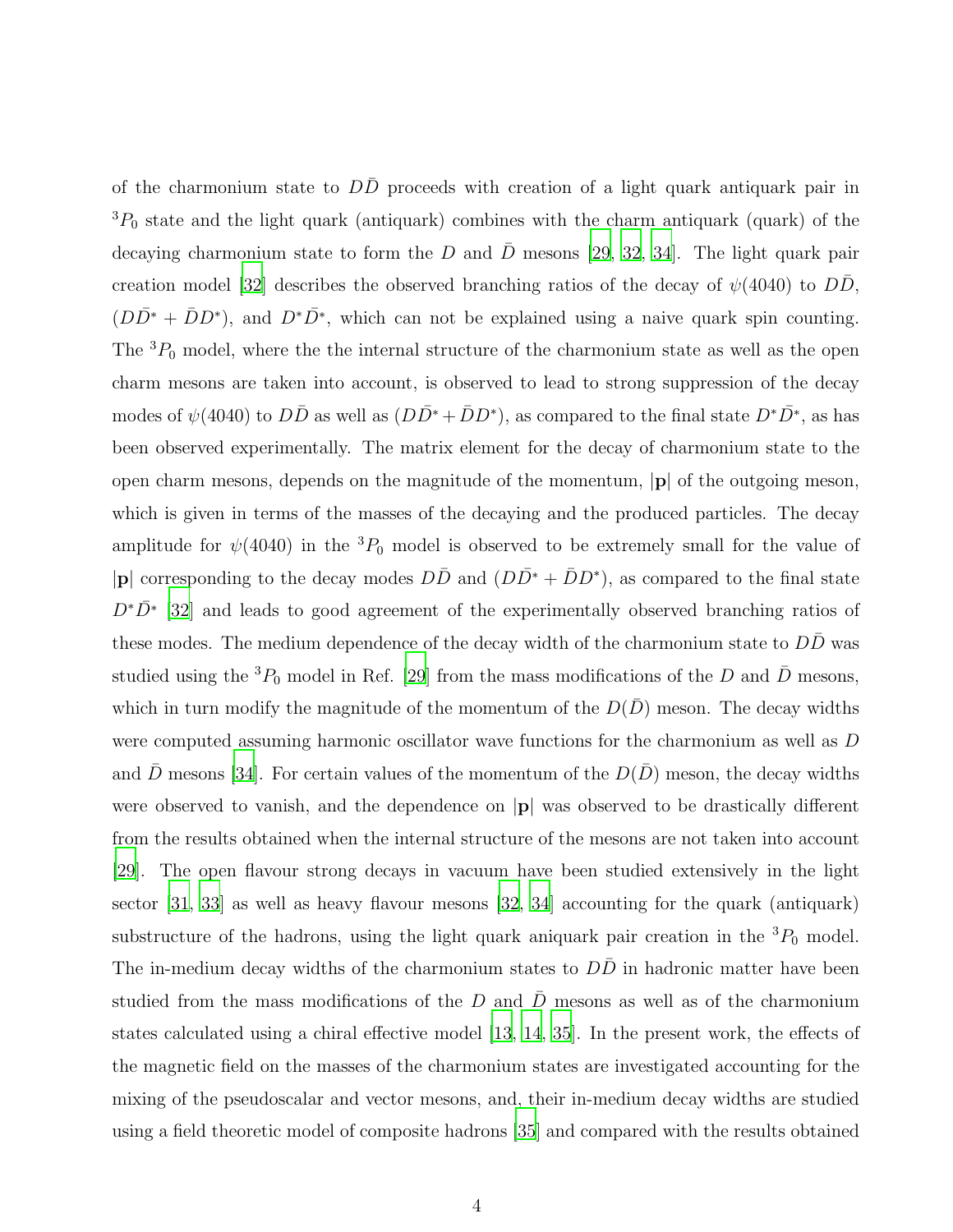using an effective hadronic model.

In the present work, the masses of the pseudoscalar  $(\eta_c \equiv \eta_c(1S)$  and  $\eta_c' \equiv \eta_c(2S)$  as well as the vector charmonium states  $(J/\psi, \psi(2S) \equiv \psi(3686)$  and  $\psi(1D) \equiv \psi(3770)$  in vacuum/hadronic matter are computed accounting for the mixing of the pseudoscalar and the vector charmonium states in the presence of strong magnetic fields. In the hadronic medium, the charmonium masses are calculated within the chiral effective model in the presence of a magnetic field [\[24](#page-29-2)], with additional contributions from the mixing effects. The mixing is observed to lead to significant modifications to these charmonium masses. The decay widths of the charmonium states to the open charm mesons  $(DD)$  are computed using a field theoretical model of composite hadrons with quark/antiquark constituents [\[35](#page-29-11)]. These decay widths are compared with the results obtained from an effective hadronic model.

The outline of the paper is as follows. In section II, we briefly describe the chiral effective model used to compute the masses of the (pseudoscalar and vector) charmonium states as well as the open charm meson masses in the magnetized matter. In the presence of a magnetic field, the mixings between the pseudoscalar and the vector mesons are taken into account through an effective hadronic interaction. In section III, we describe the decay of the charmonium states to  $DD$  using a model for composite hadrons as well as an effective hadronic model. In subsection A, we describe the field theoretical model with composite hadrons with quark/antiquark constituents. This model is used in the present work to compute the partial decay widths of the charmonium states to  $D\overline{D}$  in vacuum/hadronic matter in the presence of strong magnetic fields. The charmonium decay widths to  $D\overline{D}$  as calculated using the field theoretic model for composite hadrons are compared to the results obtained from an effective hadronic Lagrangian as described in subsection B. In section IV, we discuss the results obtained in the present investigation of the charmonium masses as well as charmonium decay widths, accounting for the mixing of the pseudoscalar and vector charmonium states in the presence of strong magnetic fields. In section V, we summarize the findings of the present study.

#### II. CHARMONIUM MASSES IN STRONG MAGNETIC FIELDS

In this section, we investigate the mass modifications of the vector and pseudoscalar charmonium masses in the presence of strong magnetic fields. The masses of these heavy charm quark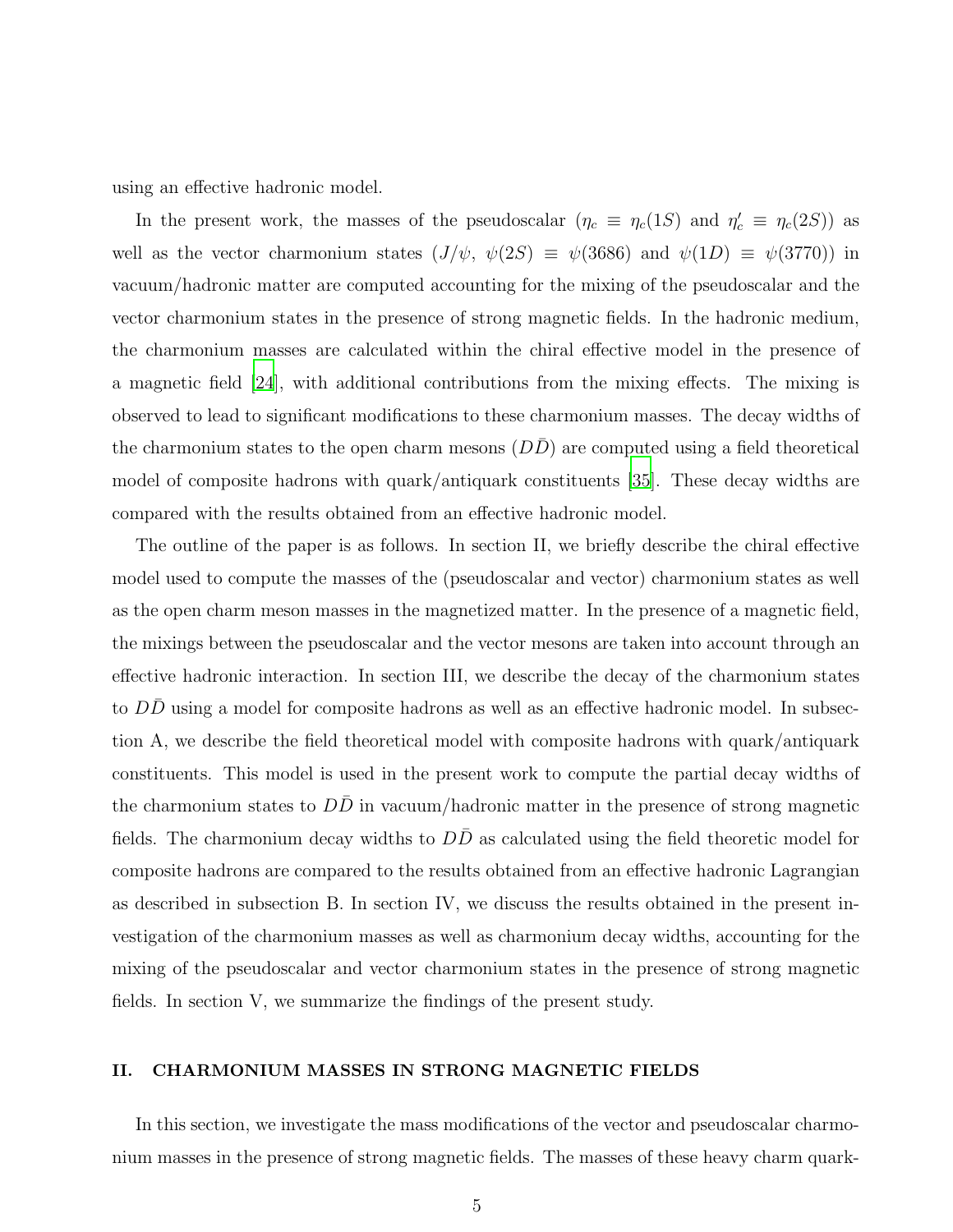antiquark bound states are calculated in the magnetized nuclear matter from the in-medium gluon condensates, which are simulated by a scalar dilaton field within a chiral effective model. The mixing of the pseudoscalar and vector charmonium states in the presence of an external magnetic field is studied using an effective Lagrangian interaction term [\[26](#page-29-3)] and is observed to be the dominant contribution to the mass shifts for these charmonium states.

The Lagrangian density of the chiral effective model, in the presence of a magnetic field, is given as [\[36\]](#page-29-14)

$$
\mathcal{L} = \mathcal{L}_{kin} + \sum_{W} \mathcal{L}_{BW} + \mathcal{L}_{vec} + \mathcal{L}_0 + \mathcal{L}_{scalebreak} + \mathcal{L}_{SB} + \mathcal{L}_{mag}^{B\gamma},\tag{1}
$$

where,  $\mathcal{L}_{kin}$  corresponds to the kinetic energy terms of the baryons and the mesons,  $\mathcal{L}_{BW}$ contains the interactions of the baryons with the meson,  $W$  (scalar, pseudoscalar, vector, axialvector meson),  $\mathcal{L}_{vec}$  describes the dynamical mass generation of the vector mesons via couplings to the scalar fields and contains additionally quartic self-interactions of the vector fields,  $\mathcal{L}_0$  contains the meson-meson interaction terms,  $\mathcal{L}_{scalebreak}$  is a scale invariance breaking logarithmic potential given in terms of a scalar dilaton field,  $\chi$  and  $\mathcal{L}_{SB}$  describes the explicit chiral symmetry breaking. The term  $\mathcal{L}_{mag}^{B\gamma}$ , describes the interacion of the baryons with the electromagnetic field, which includes a tensorial interaction  $\sim \bar{\psi}_i \sigma^{\mu\nu} F_{\mu\nu} \psi_i$ , whose coefficients account for the anomalous magnetic moments of the baryons [\[23](#page-29-1)].

The trace of the energy momentum tensor of QCD is equated to that of the chiral effective model to obtain a relation between the scalar gluon condensate  $\left\langle \frac{\alpha_s}{\pi} G^a_{\mu\nu} G^{\mu\nu a} \right\rangle$  and the dilaton field  $\chi$  of the the scale breaking term  $\mathcal{L}_{scalebreak}$ . The in-medium masses of the charmonium states are hence obtained from the medium changes of the dilaton field. The dilaton field,  $\chi$ is solved along with the scalar fields (non-strange scalar-isoscalar, field  $\sigma$ , non-strange scalar isovector,  $\delta$ , the strange field  $\zeta$ ) in the magnetized hadronic matter, from the coupled equations of motion of these fields. The values of the scalar fields are used to obtain the in-medium masses of the D and  $\bar{D}$  mesons as well as the charmonium states [\[23,](#page-29-1) [24,](#page-29-2) [30\]](#page-29-8).

The mass shifts of the (pseudoscalar and vector) charmonium states, computed from the medium change of the dilaton field calculated within the chiral effective model are given as [\[13,](#page-28-7) [14\]](#page-28-8)

<span id="page-5-0"></span>
$$
\Delta m_{P,V} = \frac{4}{81} (1-d) \int d|\mathbf{k}|^2 \langle |\frac{\partial \psi(\mathbf{k})}{\partial \mathbf{k}}|^2 \rangle \frac{|\mathbf{k}|}{|\mathbf{k}|^2 / m_c + \epsilon} \left( \chi^4 - {\chi_0}^4 \right), \tag{2}
$$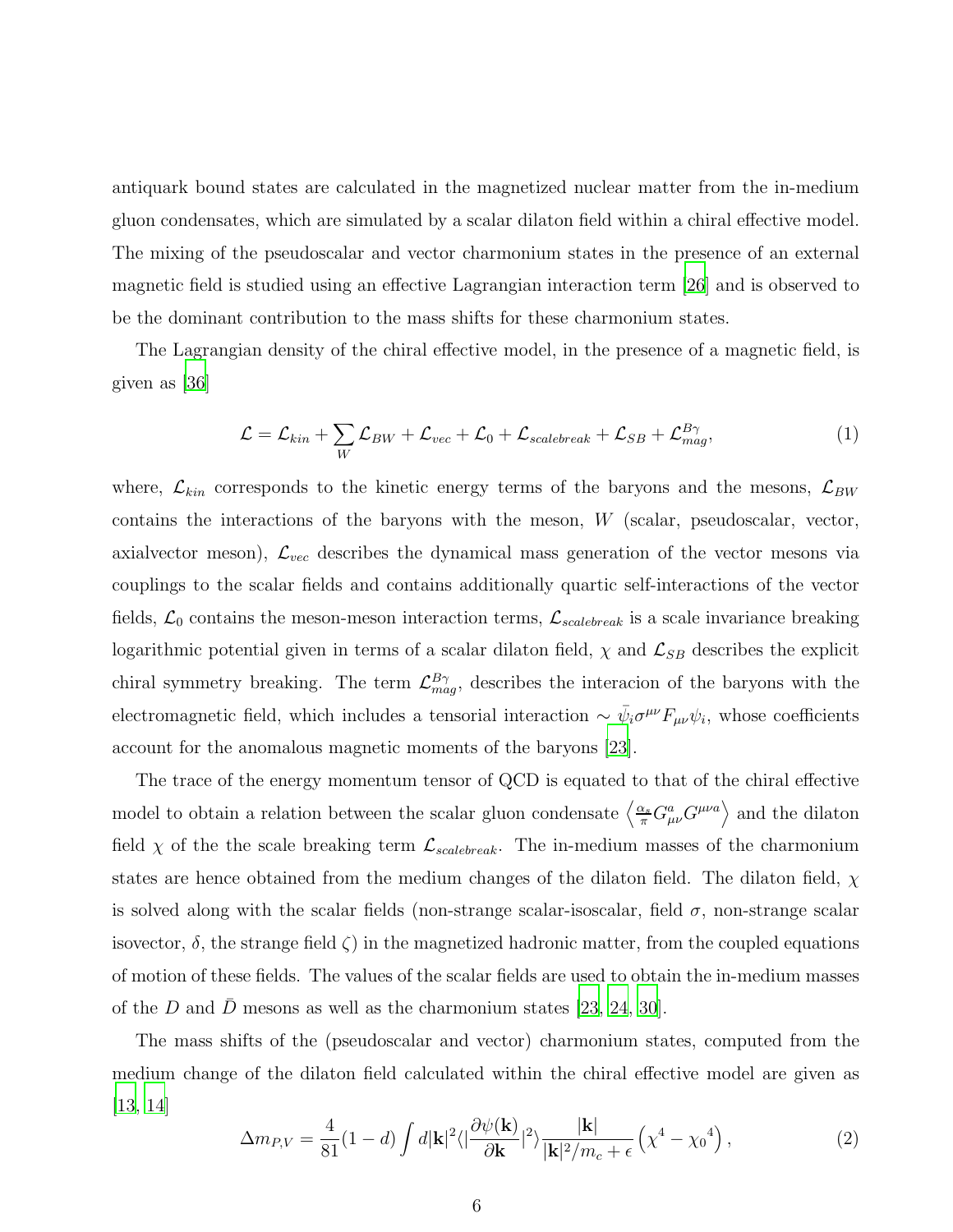where

$$
\langle |\frac{\partial \psi(\mathbf{k})}{\partial \mathbf{k}}|^2 \rangle = \frac{1}{4\pi} \int |\frac{\partial \psi(\mathbf{k})}{\partial \mathbf{k}}|^2 d\Omega.
$$
 (3)

In equation [\(2\)](#page-5-0), the value of d, introduced in the logarithmic scale breaking term  $\mathcal{L}_{scalebreak}$ , is equal to  $(2N_f)/(11N_c)$  for the QCD  $\beta$  function calculated at the one loop level (with  $N_c$  and  $N_f$  as the number of colors and flavors), but taken as a parameter in the effective chiral model. The wave functions of the charmonium states,  $\psi(\mathbf{k})$  are assumed to be harmonic oscillator wave functions [\[13](#page-28-7), [14,](#page-28-8) [18](#page-28-11)],  $m_c$  is the mass of charm quark,  $m_{P,V}^{vac}$  is the vacuum mass of the pseudoscalar (vector) charmonium state, and  $\epsilon = 2m_c - m_{P,V}^{vac}$  is the binding energy of the charm-anticharm bound state.

The mixings of the pseudoscalar  $(P \equiv \eta_c(1S), \eta_c(2S))$  and vector  $(V \equiv J/\psi, \psi(2S), \psi(1D))$ charmonium states are taken into account through the interaction [\[26](#page-29-3)]

<span id="page-6-0"></span>
$$
\mathcal{L}_{PV\gamma} = \frac{g_{PV}}{m_{av}} e \tilde{F}_{\mu\nu} (\partial^{\mu} P) V^{\nu}, \qquad (4)
$$

where  $m_{av} = (m_V + m_P)/2$ ,  $m_P$  and  $m_V$  are the masses for the pseudoscalar and vector charmonium states,  $\tilde{F}_{\mu\nu}$  is the dual electromagnetic field. In the hadronic medium, the charmonium masses are calculated from the medium modification of the dilaton field, using equation [\(2\)](#page-5-0) within the chiral effective model. In equation [\(4\)](#page-6-0), the coupling parameter  $g_{PV}$  is fitted from the observed value of the radiative decay width,  $\Gamma(V \to P + \gamma)$  given as

<span id="page-6-2"></span>
$$
\Gamma(V \to P\gamma) = \frac{e^2}{12} \frac{g_{PV}^2 p_{cm}^3}{\pi m_{av}^2},\tag{5}
$$

where,  $p_{cm} = (m_V^2 - m_P^2)/(2m_V)$  is the magnitude of the center of mass momentum in the final state. The masses of the pseudoscalar and the longitudinal component of the vector mesons including the mixing effects are given by

<span id="page-6-1"></span>
$$
m_{P,V||}^{(PV)} = \frac{1}{2} \left( M_+^2 + \frac{c_{PV}^2}{m_{av}^2} \mp \sqrt{M_-^4 + \frac{2c_{PV}^2 M_+^2}{m_{av}^2} + \frac{c_{PV}^4}{m_{av}^4}} \right),\tag{6}
$$

where  $M_+^2 = m_P^2 + m_V^2$ ,  $M_-^2 = m_V^2 - m_P^2$  and  $c_{PV} = g_{PV}eB$ . The effective Lagrangian term given by equation [\(4\)](#page-6-0) has been observed to lead to the mass modifications of the longitudinal  $J/\psi$  and  $\eta_c$  due to the presence of the magnetic field, which agree extermely well with a study of these charmonium states using a QCD sum rule approach incorporating the mixing effects [\[25,](#page-29-4) [26\]](#page-29-3).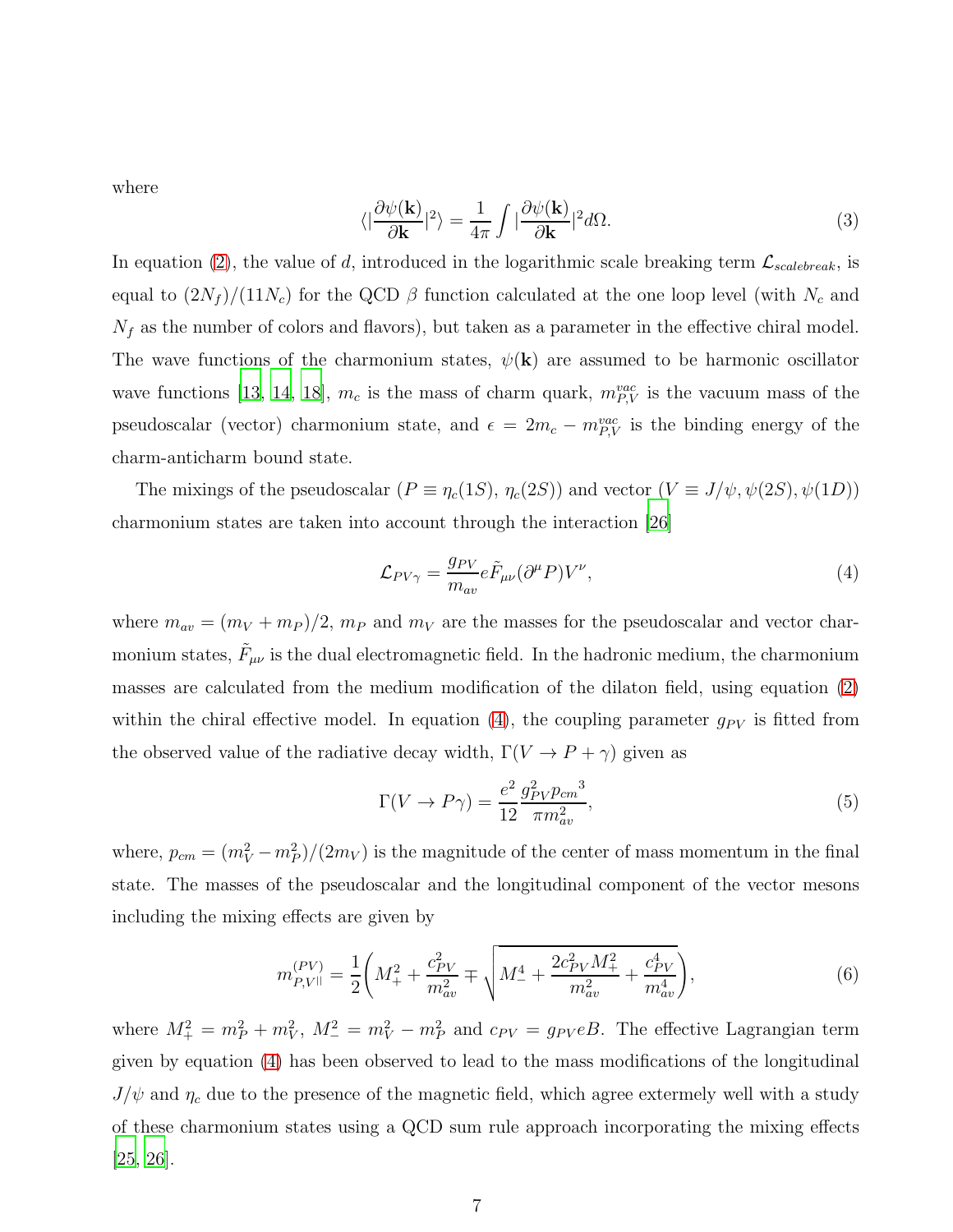The decay widths of the vector charmonium states to  $D\overline{D}$  in the presence of magnetic fields are calculated from the mass modifications of these charmonium states and the open charm mesons in the magnetized nuclear matter. The  $D$  and  $\overline{D}$  meson masses are calculated within the chiral effective model from their interactions with the nucleons and scalar mesons in the magnetized nuclear matter. The lowest Landau level contributions are retained for the charged D and  $\bar{D}$  mesons in the presence of the external magnetic field. The charmonium decay widths are calculated using a field theoretical model of composite hadrons with quark/antiquark constituents as well as an effective hadronic Lagrangian, as described in the following section.

#### III. DECAY WIDTHS OF CHARMONIUM STATES TO DD

The in-medium decay widths of the vector charmonium states to  $D\bar{D}$  in the presence of strong magnetic fields are computed using field theoretic model of composite hadrons with quark/antiquark constituents, and compared to the results using an effective hadronic Lagrangian, when the internal structure of these mesons are ignored. The models used for the calculation of the charmonium decay widths are described in the following.

#### <span id="page-7-0"></span>A. Model of composite hadrons with quark/antiquark constituents:

We investigate the charmonium decay widths to the open charm  $(D \text{ and } \overline{D})$  mesons in nuclear matter in the presence of strong magnetic fields using a field theoretical model with composite hadrons [\[37](#page-29-15)[–39](#page-29-16)]. The model describes the hadrons comprising of quark and antiquark constituents. The constituent quark field operators of the hadron in motion are constructed from the constituent quark field operators of the hadron at rest, by a Lorentz boosting. Similar to the MIT bag model [\[40\]](#page-29-17), where the quarks (antiquarks) occupy specific energy levels inside the hadron, it is assumed in the present model for the composite hadrons that the quark/antiquark constituents carry fractions of the mass (energy) of the hadron at rest (in motion) [\[37](#page-29-15), [38\]](#page-29-18).

With explicit constructions of the charmonium state and the open charm mesons, the decay width is calculated using the light quark antiquark pair creation term of the free Dirac Hamiltonian for constituent quark field [\[35\]](#page-29-11). The relevant part of the quark pair creation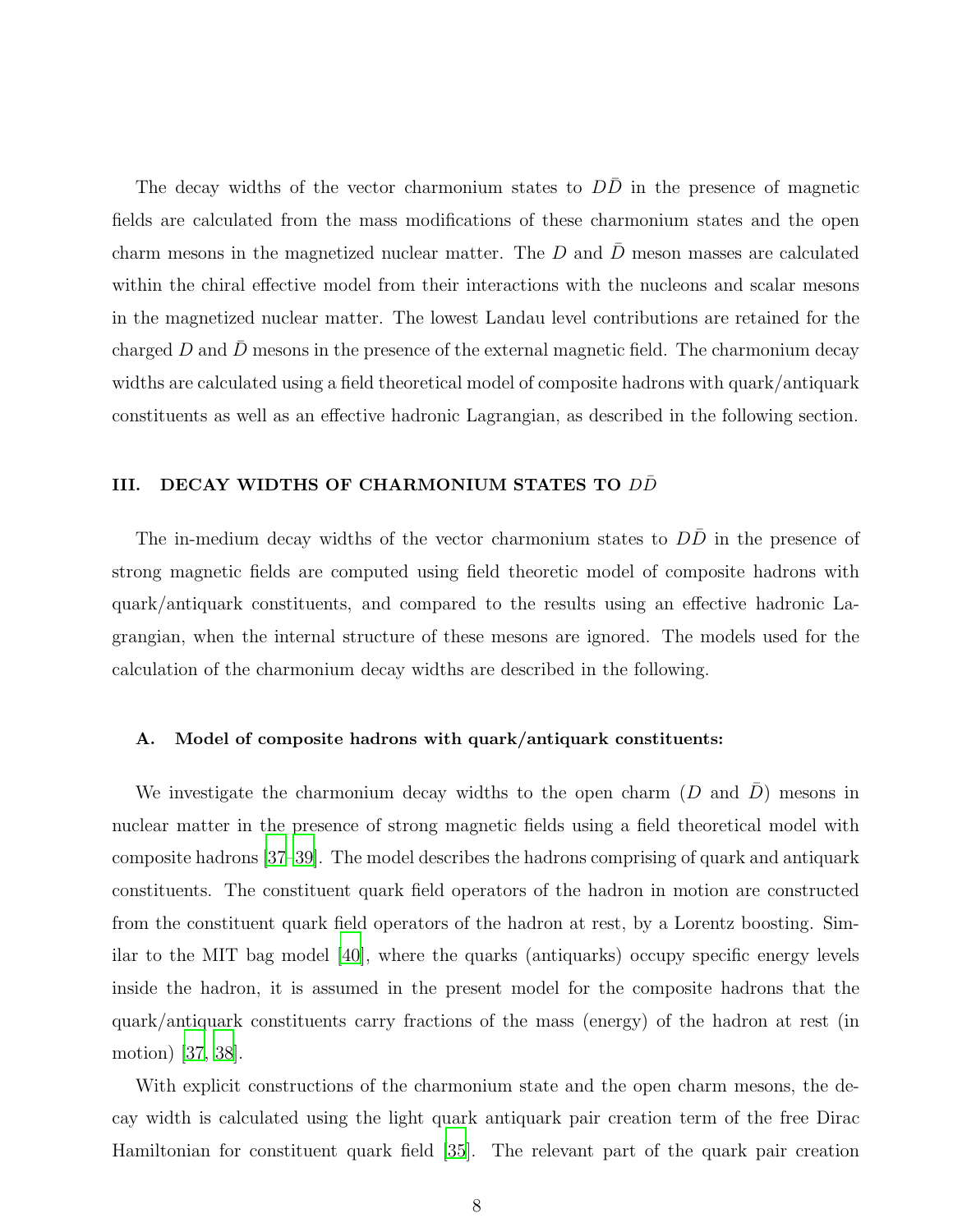term is through the  $d\bar{d}(u\bar{u})$  creation for decay of the charmonium state,  $\Psi$ , to the final state  $D^+D^-(D^0\bar{D}^0)$ . For  $\Psi \to D(\mathbf{p}) + \bar{D}(\mathbf{p}')$ , this pair creation term is given as

<span id="page-8-0"></span>
$$
\mathcal{H}_{q^{\dagger}\tilde{q}}(\mathbf{x},t=0) = Q_q^{(p)}(\mathbf{x})^{\dagger}(-i\boldsymbol{\alpha}\cdot\boldsymbol{\nabla} + \beta M_q)\tilde{Q}_q^{(p')}(\mathbf{x})
$$
\n(7)

where,  $M_q$  is the constituent mass of the light quark,  $q = (u, d)$ . The subscript q of the field operators in equation [\(7\)](#page-8-0) refers to the fact that the light antiquark,  $\bar{q}$  and light quark, q are the constituents of the D and  $\bar{D}$  mesons with momenta **p** and **p'** respectively in the final state of the decay of the charmonium state, Ψ.

The charmonium state,  $\Psi$  with spin projection m, at rest is written as

$$
|\Psi_m(\mathbf{0})\rangle = \int d\mathbf{k} c_r{}^i(\mathbf{k})^\dagger u_r a_m(\Psi, \mathbf{k}) \tilde{c}_s{}^i(-\mathbf{k}) v_s |vac\rangle, \tag{8}
$$

where, i is the color index of the charm quark/antiquark operators,  $u_r$  and  $v_s$  are the two component spinors for the quark and antiquark. The expressions for  $a_m(\Psi, \mathbf{k})$  are given in terms of the wave functions (assumed to be harmonic oscillator type) for the charmonium states [\[35](#page-29-11), [41](#page-29-19)].

The  $D(D^+, D^0)$  and  $\bar{D}(D^-, \bar{D}^0)$  states, with finite momenta are contructed in terms of the constituent quark field operators, obtained from the quark field operators of these mesons at rest through a Lorentz boosting [\[39](#page-29-16)]. These states, assuming harmonic oscillaotor wave functions, are explicitly given as

<span id="page-8-1"></span>
$$
|D(\mathbf{p})\rangle = \frac{1}{\sqrt{6}} \left(\frac{R_D^2}{\pi}\right)^{3/4} \int d\mathbf{k} \exp\Big(-\frac{R_D^2 \mathbf{k}^2}{2}\Big) c_r{}^i(\mathbf{k} + \lambda_2 \mathbf{p})^\dagger u_r^\dagger \tilde{q}_s{}^i(-\mathbf{k} + \lambda_1 \mathbf{p}) v_s d\mathbf{k},\tag{9}
$$

$$
|\bar{D}(\mathbf{p}')\rangle = \frac{1}{\sqrt{6}} \left(\frac{R_D^2}{\pi}\right)^{3/4} \int d\mathbf{k} \exp\Big(-\frac{R_D^2 \mathbf{k}^2}{2}\Big) q_r{}^i(\mathbf{k} + \lambda_1 \mathbf{p}')^\dagger u_r^\dagger \tilde{c}_s{}^i(-\mathbf{k} + \lambda_2 \mathbf{p}') v_s d\mathbf{k}, \tag{10}
$$

where,  $q = (d, u)$  for  $(D^+, D^-)$  and  $(D^0, \overline{D}{}^0)$  respectively.

In equations [\(9\)](#page-8-1) amd [\(10\)](#page-8-1),  $\lambda_1$  and  $\lambda_2$  are the fractions of the mass (energy) of the  $D(\overline{D})$ meson at rest (in motion), carried by the constituent light (d,u) antiquark (quark) and the constituent heavy charm quark (antiquark), with  $\lambda_1 + \lambda_2 = 1$ . The values of  $\lambda_1$  and  $\lambda_2$  are calculated by assuming the binding energy of the hadron as shared by the quark (antquark) to be inversely proportional to the quark (antiquark) mass [\[38](#page-29-18)]. The energies of the light antiquark (quark) and heavy charm quark (antiquark),  $\omega_i = \lambda_i m_D(i = 1, 2)$ , are assumed to be [\[35,](#page-29-11) [38\]](#page-29-18)

$$
\omega_1 = M_q + \frac{\mu}{M_q} \times BE, \quad \omega_2 = M_c + \frac{\mu}{M_c} \times BE,\tag{11}
$$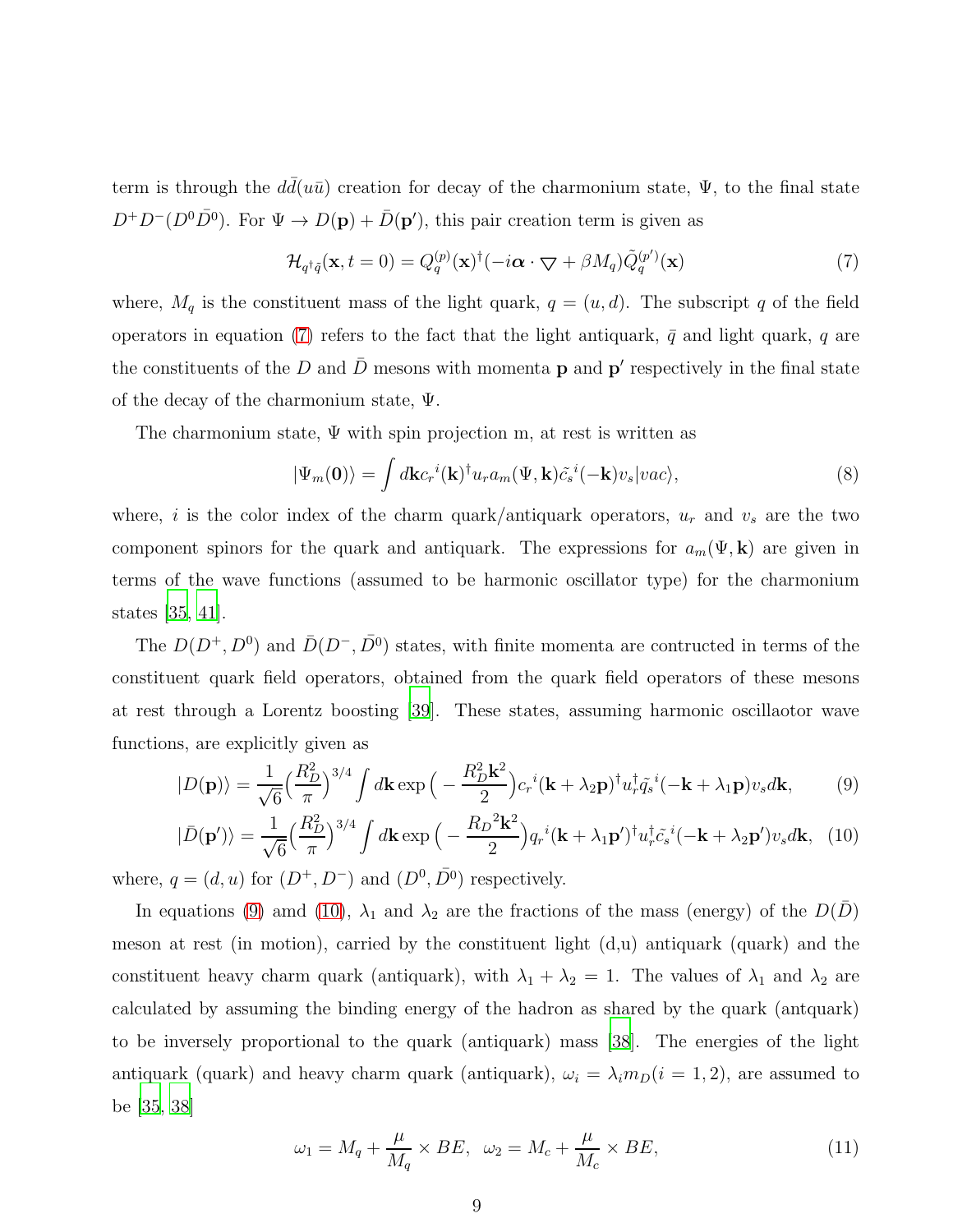where  $BE = (m_D - M_c - M_q)$  is the binding energy of  $D(\overline{D})$  meson, with  $M_c$  and  $M_q$  as the masses of the constitutent charm and light quark (antiquark), and,  $\mu$  is the reduced mass of the heavy-light quark-antiquark system (the  $D(\bar{D})$  meson), defined by  $1/\mu = 1/M_q + 1/M_c$ . The reason for making this assumption comes from the example of hydrogen atom, which is the bound state of the proton and the electron. As the mass of proton is much larger as compared to the mass of the electron, the binding energy contribution from the electron is  $\mu$  $\frac{\mu}{m_e} \times BE \simeq BE$  of hydrogen atom, and the contribution from the proton is  $\frac{\mu}{m_p} \times BE$ , which is negligible as compared to the total binding energy of hydrogen atom, since  $m_p >> m_e$ . With this assumption, the binding energies of the heavy-light mesons, e.g.,  $D(D)$  mesons [\[35\]](#page-29-11) and,  $B(B)$  mesons [\[42](#page-29-20)], mostly arise from the contribution from the light quark (antiquark).

To compute the decay width of the charmonium state,  $\Psi$  to  $DD$ , we evaluate the matrix element of the light quark-antiquark pair creation part of the Hamiltonian, between the initial charmonium state and the final state for the reaction  $\Psi \to D(\mathbf{p}) + \bar{D}(\mathbf{p}')$  as given by

$$
\langle D(\mathbf{p})|\langle \bar{D}(\mathbf{p}')|\int \mathcal{H}_{d^{\dagger}\tilde{d}}(\mathbf{x},t=0)d\mathbf{x}|\Psi_{m}(\vec{0})\rangle = \delta(\mathbf{p}+\mathbf{p}')A^{\Psi}(|\mathbf{p}|)p_{m},\tag{12}
$$

where,

<span id="page-9-0"></span>
$$
A^{\Psi}(|\mathbf{p}|) = 6c_{\Psi} \exp[(a_{\Psi}b_{\Psi}^2 - R_D^2 \lambda_2^2)\mathbf{p}^2] \cdot \left(\frac{\pi}{a_{\Psi}}\right)^{3/2} \left[F_0^{\Psi} + F_1^{\Psi} \frac{3}{2a_{\Psi}} + F_2^{\Psi} \frac{15}{4a_{\Psi}^2}\right].
$$
 (13)

In the above, the parameters  $a_{\Psi}$ ,  $b_{\Psi}$  and  $c_{\Psi}$  are given in terms of  $R_D$  and  $R_{\Psi}$ , which are the strengths of the harmonic oscillator wave functions for the  $D(\overline{D})$  and the charmonium states, and  $F_i^{\Psi}(i=0,1,2)$  are polynomials in |p|, the magnitude of the momentum of the outgoing  $D(\overline{D})$  meson [\[35\]](#page-29-11). With  $\langle f|S|i\rangle = \delta_4(P_f - P_i)M_{fi}$ , we have

$$
M_{fi} = 2\pi \left(-iA^{\Psi}(|\mathbf{p}|)p_m.\right) \tag{14}
$$

The expression of the decay width of the charmonium state,  $\Psi$  to DD, as calculated in the present model for composite hadrons, without accounting for the mixing effects, is given by

<span id="page-9-1"></span>
$$
\Gamma(\Psi \to D(\mathbf{p})\bar{D}(-\mathbf{p}))
$$
\n
$$
= \gamma_{\Psi}^{2} \frac{1}{2\pi} \int \delta(m_{\Psi} - p_{D}^{0} - p_{\bar{D}}^{0}) |M_{fi}|_{\text{av}}^{2} \cdot 4\pi |\mathbf{p}_{D}|^{2} d|\mathbf{p}_{D}|
$$
\n
$$
= \gamma_{\Psi}^{2} \frac{8\pi^{2}}{3} |\mathbf{p}|^{3} \frac{p_{D}^{0}(|\mathbf{p}|) p_{\bar{D}}^{0}(|\mathbf{p}|)}{m_{\Psi}} A^{\Psi}(|\mathbf{p}|)^{2}
$$
\n(15)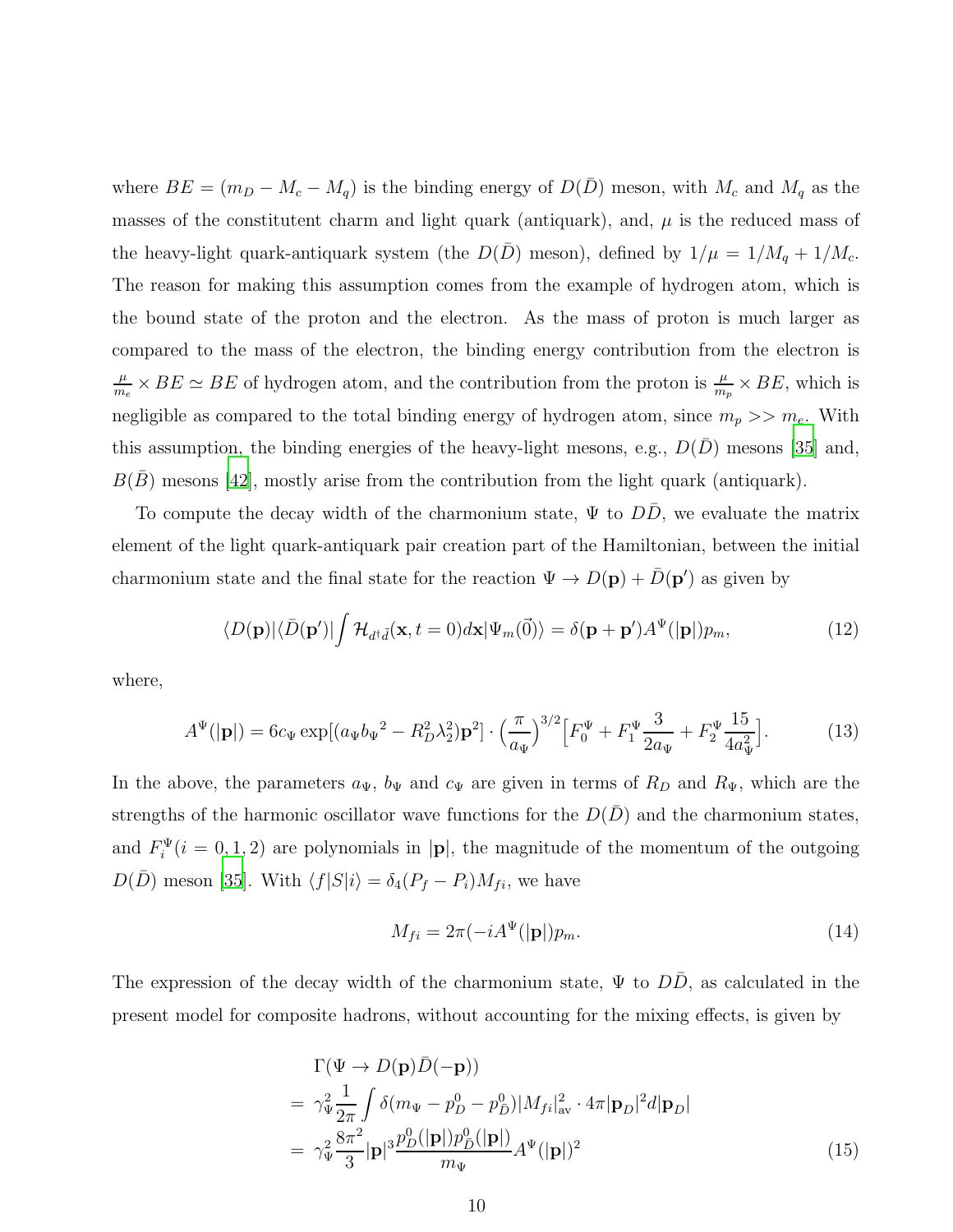In the above,  $p_{D(\bar{D})}^0(|{\bf p}|) = (m_{D(\bar{D})}^2 + |{\bf p}|^2)^{1/2}$ , and the expression for  $A^{\Psi}(|{\bf p}|)$  is given by equation [\(13\)](#page-9-0). The parameter,  $\gamma_{\Psi}$ , in the expression for the charmonium decay width, is a measure of the coupling strength for the creation of the light quark antiquark pair, to produce the  $D\bar{D}$  final state. This parameter is adjusted to reproduce the vacuum decay widths of  $\psi(3770)$  to  $D^+D^$ and  $D^0\overline{D}^0$  [\[35\]](#page-29-11). The decay width of the charmonium state is observed to have the dependence on the magnitude of the 3-momentum of the produced  $D(\overline{D})$  meson,  $|\mathbf{p}|$ , as a polynomial part multiplied by an exponential term. The medium modification of the charmonium decay width is studied due to the mass modifications of the charmonium state, the  $D$  and  $D$  mesons through |p|, which is given as,

<span id="page-10-0"></span>
$$
|\mathbf{p}| = \left(\frac{m_{\psi}^2}{4} - \frac{m_D^2 + m_{\bar{D}}^2}{2} + \frac{(m_D^2 - m_{\bar{D}}^2)^2}{4m_{\Psi}^2}\right)^{1/2}.
$$
 (16)

The expression for the charmonium decay width given by equation [\(15\)](#page-9-1) is for the case when the mixing of the pseudoscalar and the longitudinal component of the vector mesons is not taken into account, and in equation [\(16\)](#page-10-0), the masses of the charmonium and open charm mesons are the effective masses in the hadronic matter in the presence of a magnetic field.

When we include the mixing effect, the expression for the decay width is given as

<span id="page-10-1"></span>
$$
\Gamma^{PV}(\Psi \rightarrow D(\mathbf{p})\bar{D}(-\mathbf{p})) = \gamma_{\Psi}^2 \frac{8\pi^2}{3} \left[ \left( \frac{2}{3} |\mathbf{p}|^3 \frac{p_D^0(|\mathbf{p}|) p_{\bar{D}}^0(|\mathbf{p}|)}{m_{\Psi}} A^{\Psi}(|\mathbf{p}|)^2 \right) \right. \\ \left. + \left. \left( \frac{1}{3} |\mathbf{p}|^3 \frac{p_D^0(|\mathbf{p}|) p_{\bar{D}}^0(|\mathbf{p}|)}{m_{\Psi}^{PV}} A^{\Psi}(|\mathbf{p}|)^2 \right) (|\mathbf{p}| \rightarrow |\mathbf{p}| (m_{\Psi} = m_{\Psi}^{PV}) \right) \right]. \tag{17}
$$

In the above, the first term corresponds to the transverse polarizations for the charmonium state, Ψ, whose masses remain unaffected by the mixing of the pseudoscalar and vector charmonium states. The second term in [\(17\)](#page-10-1) corresponds to the longitudinal component of the charmonium state whose mass is modified due to mixing with the pseudoscalar meson in the presence of the magnetic field, as given by equation [\(6\)](#page-6-1).

#### B. Effective hadronic model

To calculate the decay width of the vector charmonium state to  $D\bar{D}$ , we use the effective interaction Lagrangian

<span id="page-10-2"></span>
$$
\mathcal{L}_{had} = ig_{\Psi D\bar{D}} \Psi^{\mu} ((\partial_{\mu} \bar{D})D - \bar{D}(\partial_{\mu} D)), \qquad (18)
$$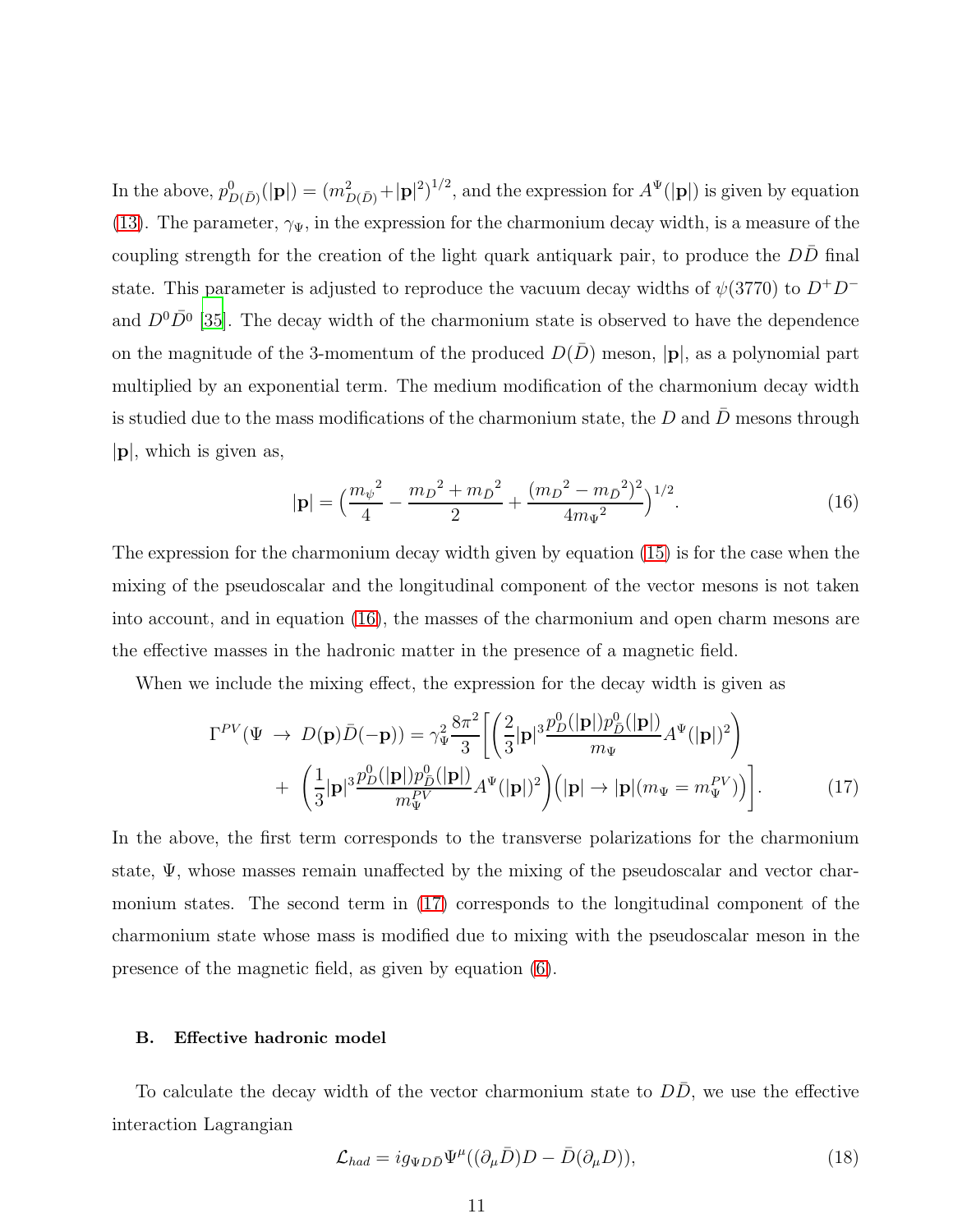where,  $D = (D^0, D^+)^T$  and  $\overline{D} = (\overline{D}^0, D^-)$ . The above Lagrangian is motivated by the hidden gauge approach [\[43](#page-30-0)]. It might be noted here that another approach of introducing the massive vector mesons as gauge bosons using the minimal substitution leads to an additional term which is a contact interaction  $\sim \Psi^{\mu} \Psi_{\mu} \bar{D} D$  [\[18](#page-28-11)]. These methods are shown to be consistent when both the vector and axial vector mesons are included [\[44\]](#page-30-1). Using the interaction Lagrangian as given by equation [\(18\)](#page-10-2), the decay width of the vector charmonium state at rest decaying to  $D\bar{D}(D^+D^-,D^0\bar{D^0})$  is obtained as

<span id="page-11-1"></span>
$$
\Gamma_{\text{had}}(\Psi \to D\bar{D}) = \frac{g_{\Psi D\bar{D}}^2}{6\pi m_{\Psi}^2} |\mathbf{p}|^3,
$$
\n(19)

where  $|\mathbf{p}|$  is the magnitude of the momentum of the outgoing  $D(\bar{D})$  meson, given by equation [\(16\)](#page-10-0). The coupling constant  $g_{\Psi D\bar{D}}$  for  $\Psi \to D\bar{D}$  is fitted from the measured decay width in vacuum. When the masses of the D and  $\bar{D}$  mesons are taken to be the same, the formula for the decay width reduces to the expression [\[29](#page-29-7)]

<span id="page-11-0"></span>
$$
\left(\Gamma_{\text{had}}(\Psi \to D\bar{D})\right)_{\text{approx}} = \frac{g_{\Psi D\bar{D}}^2}{48\pi m_{\Psi}^2} (m_{\Psi}^2 - 4m_D^2)^{3/2},\tag{20}
$$

for each of the channels  $\psi \to D^+D^-$  and  $\Psi \to D^0\bar{D^0}$ , giving the expression for the total decay width to be twice of the expression given by equation [\(20\)](#page-11-0) [\[29\]](#page-29-7).

In the presence of the magnetic field, there is mixing of the pseudoscalar and vector mesons leading to the masses of the longitudinal component of the vector charmonium state, Ψ to be modified. This leads to the decay width of  $\Psi \to D\bar{D}$  to be modified to

<span id="page-11-2"></span>
$$
\Gamma_{had}^{PV}(\Psi \to D(\mathbf{p})\bar{D}(-\mathbf{p})) = \frac{g_{\Psi D\bar{D}}^2}{6\pi m_{\Psi}^2} \left[ \frac{2}{3} \left( |\mathbf{p}| (m_{\Psi}) \right)^3 + \frac{1}{3} \left( |\mathbf{p}| (m_{\Psi} \to m_{\Psi}^{PV}) \right)^3 \right],\tag{21}
$$

where the first term corresponds to the contributions from the transverse components and the ssecond term from the longitudinal component of the charmonium state Ψ.

### IV. RESULTS AND DISCUSSIONS

In the present work, the masses and the partial decay widths of the charmonium states to  $D\overline{D}$  are investigated in the presence of strong magnetic fields. These are studied taking the effects of the mixing of the pseudoscalar and vector mesons into consideration, in the presence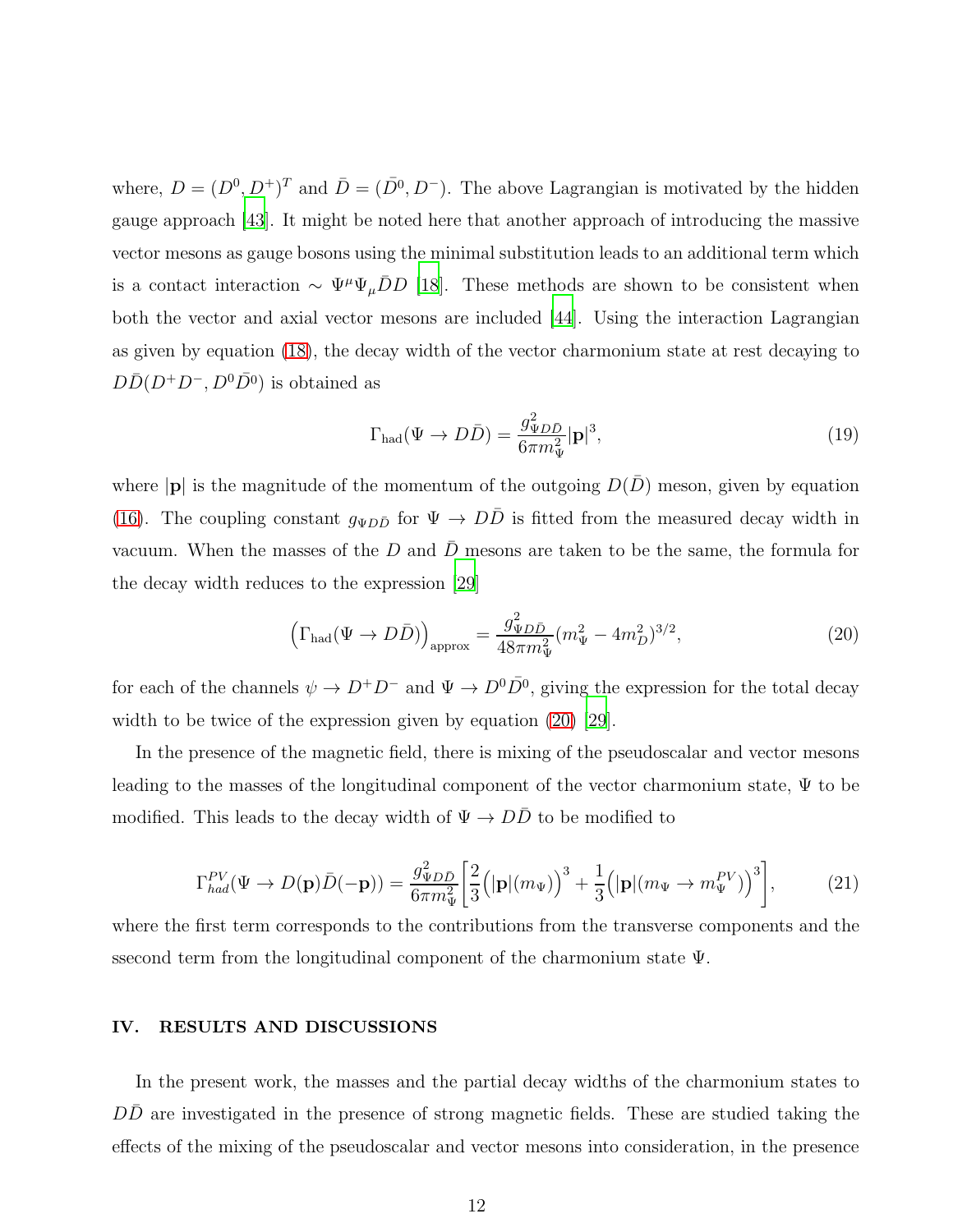of magnetic fields. The created magnetic fields in the peripheral ultra-relavtistic heavy ion collsion experiments, e.g., at RHIC and LHC, are huge, and the matter resulting from the high energy collision is of (extremely) low density. In the present work, the effects of magnetic field on the charmonium states are studied at zero density as well as at the nuclear matter saturation density in the magnetized (asymmetric) nuclear matter. In the nuclear medium, the masses of the charmonium states and the open charm mesons in the presence of a magnetic field are calculated using a chiral effective model. The in-medium charmonium masses are studied in the magnetized nuclear matter as arising from the medium changes in a scalar dilaton field,  $\chi$ , which mimics the gluon condensates of QCD in the effective hadronic model [\[24\]](#page-29-2). The masses of the open charm mesons in the magnetized nuclear matter are modified due to their interactions with the nucleons as well as the scalar mesons,  $\sigma$ ,  $\zeta$ , and  $\delta$  [\[23\]](#page-29-1). These scalar fields and the dilaton field  $\chi$  are solved from their coupled equations of motion. The charmonium and open charm meson masses are obtained from the changes in the scalar fields in the isospin asymmetric nuclear matter (with isospin asymmetry parameter,  $\eta$  defined as  $\eta = (\rho_n - \rho_p)/(2\rho_B)$ ), in the presence of magnetic fields using the chiral effective model [\[30](#page-29-8)]. The effects of the mixing of the pseudoscalar and longitudinal vector mesons are taken into account, which are observed to lead to significant contributions to the charmonium masses. These, as we shall see later, have appreciable effects on the partial decay width of the  $\psi(3770)$  to DD at high magnetic fields.

The mass modifications of the pseudoscalar  $(\eta_c \equiv \eta_c(1S)$  and  $\eta_c' \equiv \eta_c(2S))$  and the vector  $(J/\psi, \psi(2S) \equiv \psi(3686), \psi(1D) \equiv \psi(3770)$  charmonium states are investigated in the presence of magnetic fields. These masses are studied accounting for the mixing of the pseudoscalar and vector mesons in the presence of magnetic fields, described by the effective interaction Lagrangian term given by equation [\(4\)](#page-6-0). For the charmonium states at rest, the mixing effect leads to a drop (increase) in the mass of the pseudoscalar meson (the longitudinal component of the vector charmonium state) as given by equation [\(6\)](#page-6-1), and these are observed to be the dominant modifications to the charmonium masses.

The in-medium masses of the vector charmonium states  $(J/\psi, \psi(2S), \psi(1D))$  have been studied from the medium change of the gluon condensate, using the leading order mass formula in Ref. [\[18\]](#page-28-11) and using the chiral effective model in Refs. [\[13,](#page-28-7) [14,](#page-28-8) [24\]](#page-29-2) in (magnetized) hadronic matter. The mass modifications of the charmonium states within the chiral effective model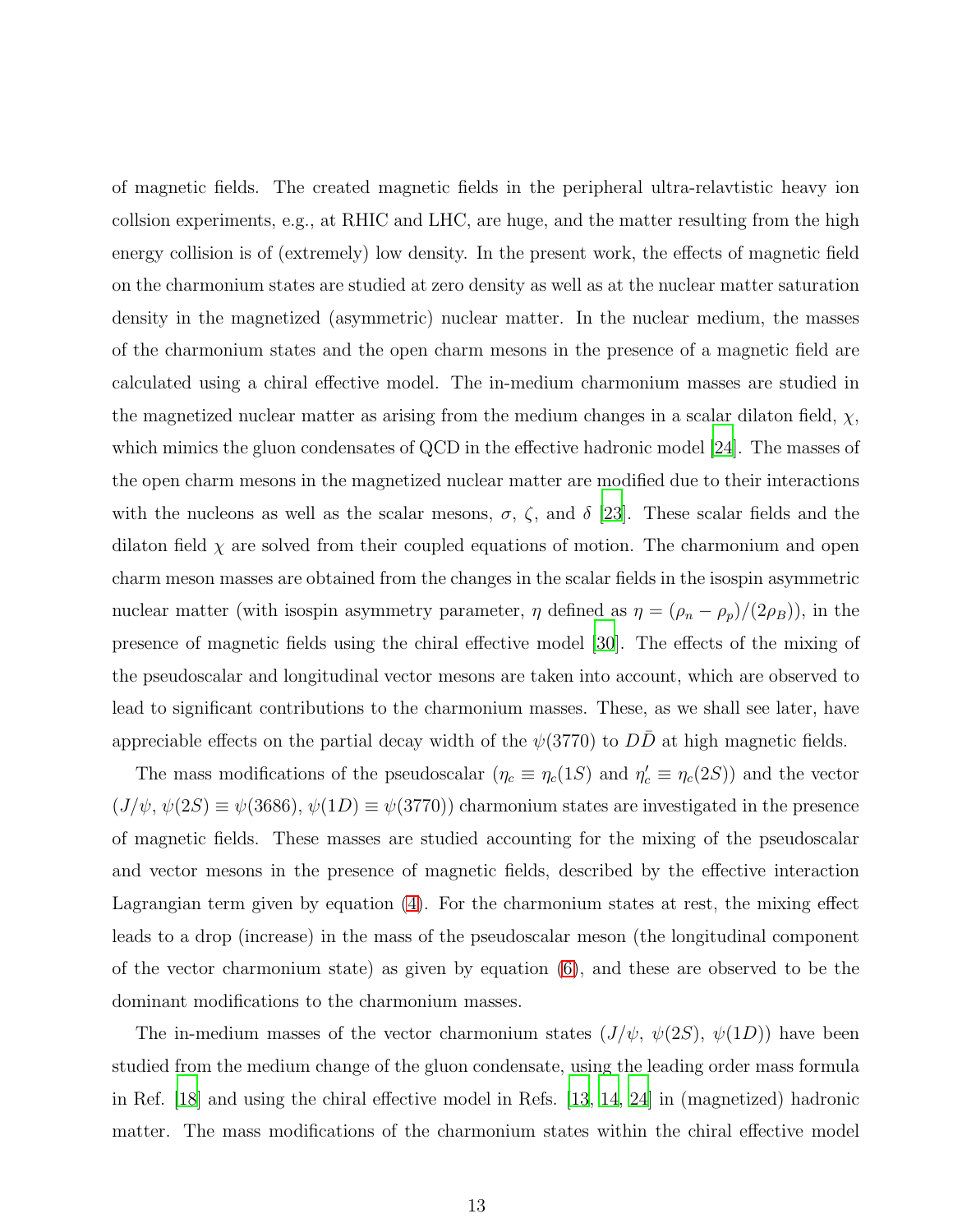

<span id="page-13-0"></span>FIG. 1: (Color online) The masses of the pseudoscalar mesons  $(\eta_c \equiv \eta_c(1S)$  and  $\eta_c' \equiv \eta_c(2S))$  and the longitudinal components of the vector charmonium states  $(J/\psi, \psi(2S) \equiv \psi(3686), \psi(1D) \equiv \psi(3770)$ are plotted as functions of  $eB/m_{\pi}^2$  for  $\rho_B = 0$  as well as at  $\rho_B = \rho_0$  in symmetric nuclear matter  $(\eta=0)$ . The effects of the mixing between the pseudoscalar and the vector charmonium states  $(J/\psi \text{ with } \eta_c)$ ,  $\psi(2S)$  with  $\eta_c(2S)$  and  $\psi(1D)$  with  $\eta_c(2S)$  on the charmonium masses are shown and compared to the case of not including the mixing effects (shown as dotted lines).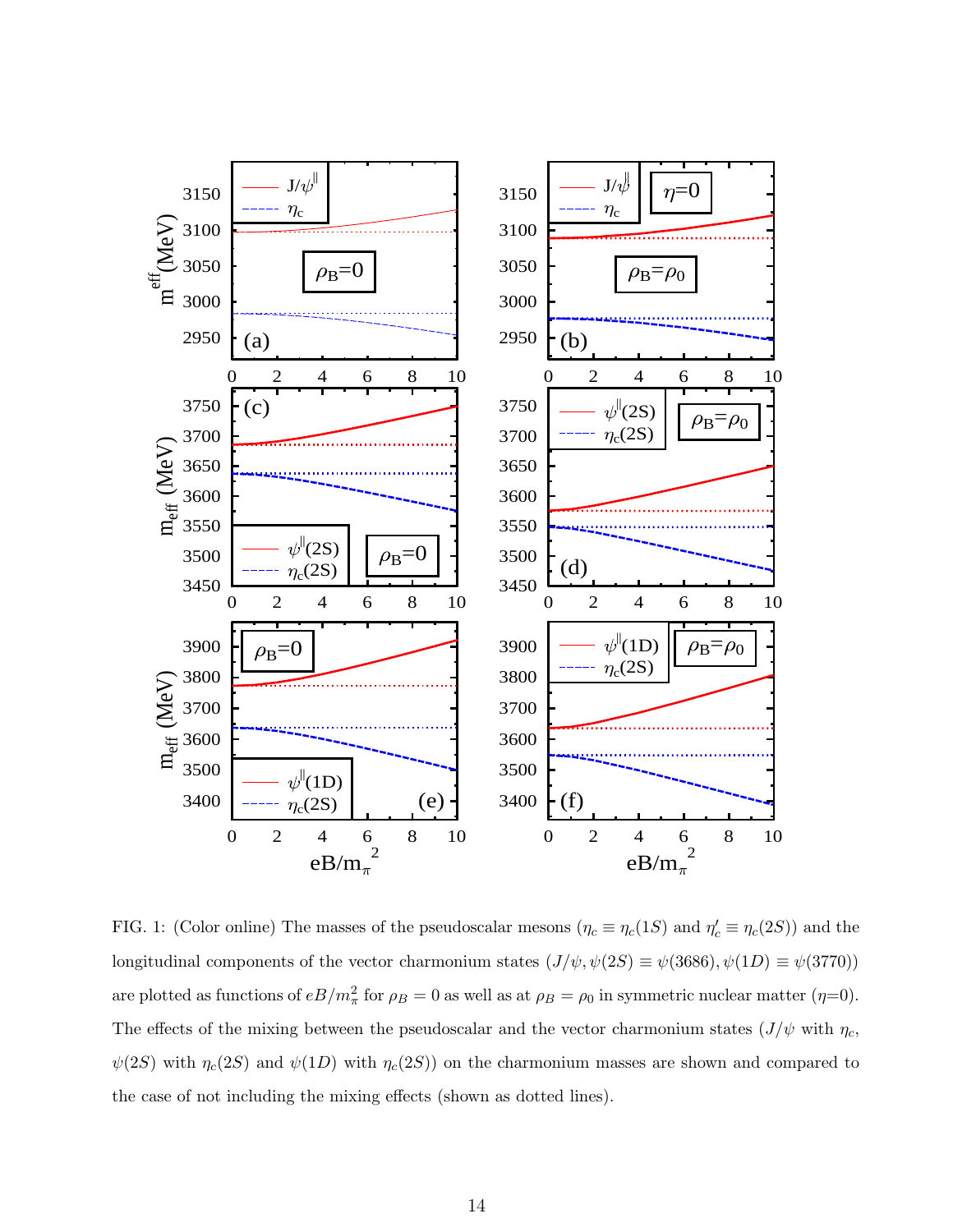

<span id="page-14-0"></span>FIG. 2: (Color online) Same as fig. [1,](#page-13-0) for asymmetric nuclear matter with  $\eta=0.5$ .

arise from the modifications of a scalar dilaton field which simulates the gluon condensates of QCD. These in-medium masses were studied assuming the harmonic oscillator wave functions for the charm-anticharm bound states. The values of the strength parameter,  $\beta \equiv 1/R$ , of the charmonium wave functions were fitted to the rms radii of  $J/\psi$ ,  $\psi(2S)$  and  $\psi(1D)$  to be (0.47)  $\text{fm})^2$ ,  $(0.96 \text{ fm})^2$  and 1 fm<sup>2</sup> respectively [\[18](#page-28-11)], yielding their values as 513 MeV, 384 MeV and 368 MeV [\[13](#page-28-7), [14](#page-28-8)]. In the present work, the mass modifications for the pseudoscalar states,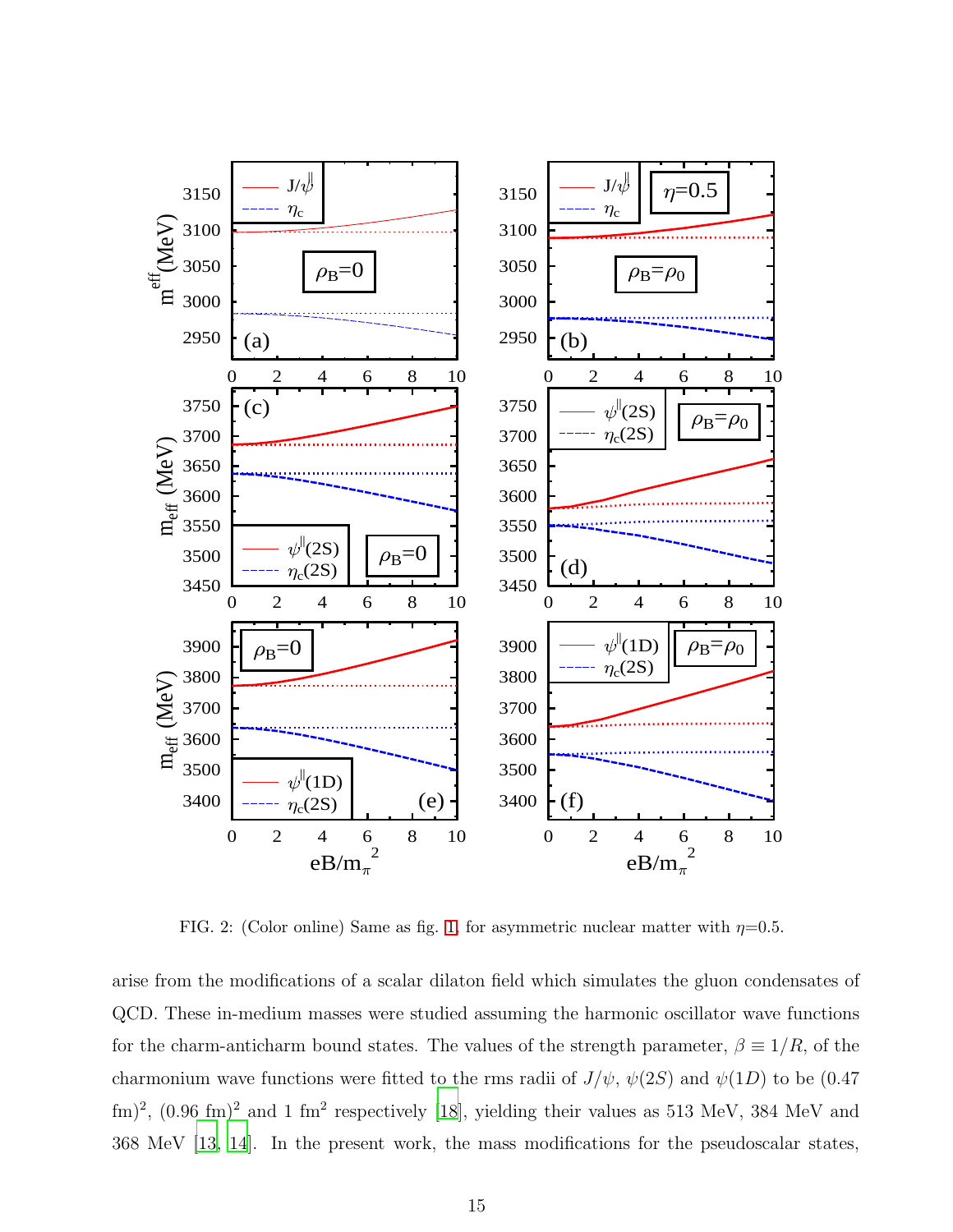

<span id="page-15-0"></span>FIG. 3: (Color online) The masses of D mesons  $(D^+$  and  $D^0$ ) are plotted as functions of  $eB/m_\pi^2$ . These masses are shown for the case of  $\rho_B = 0$ , as well as for  $\rho_B = \rho_0$  in symmetric  $(\eta=0)$  and asymmetric (with  $\eta=0.5$ ) nuclear matter.

 $\eta_c \equiv \eta_c(1S)$  and  $\eta_c' \equiv \eta_c(2S)$  in the nuclear matter are investigated using the chiral effective model. The values of the harmonic oscillator strengths for  $\eta_c$  and  $\eta_c'$  are obtained as 535 MeV and 394.6 MeV respectively, assuming these states to be lying in a straight line with the states  $J/\psi$  and  $\psi(2S)$  in the mass versus  $\beta$  graph. In the absence of a magnetic feild, the masses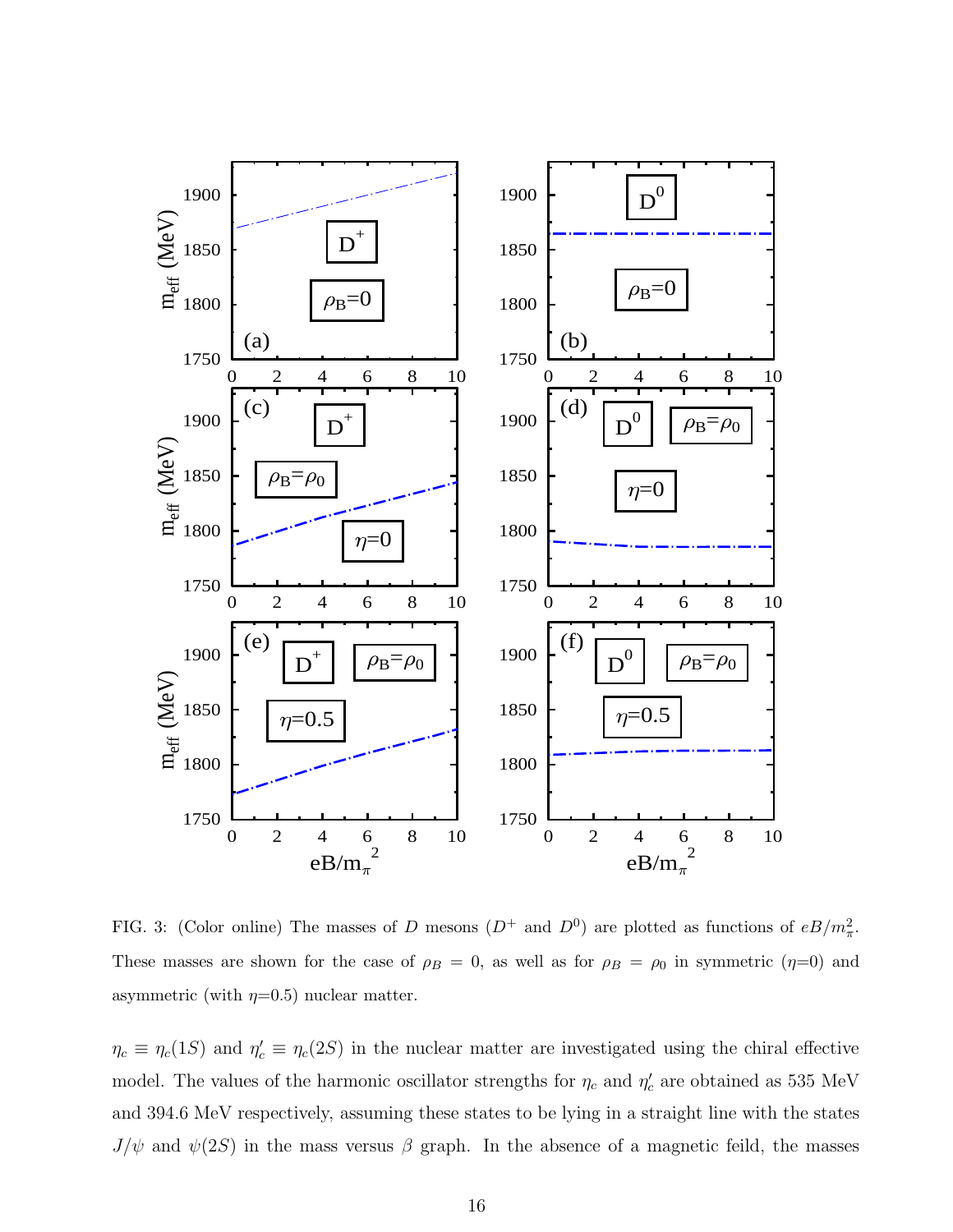

<span id="page-16-0"></span>FIG. 4: (Color online) Same as fig. [3,](#page-15-0) for  $D^-$  and  $\bar{D^0}$ .

for the pseudoscalar mesons  $\eta_c$  and  $\eta_c'$  are modified to 2977.26 (2977.47) and 3548.55 (3551.46) MeV at  $\rho_B = \rho_0$  for symmetric (asymmetric with  $\eta=0.5$ ) nuclear matter from their vacuum masses of 2983.9 MeV and 3637.5 MeV respectively. The mass shift of  $\eta_c$  in symmetric nuclear matter at the nuclear matter saturation density of around 6.6 MeV may be compared to the values of 5 MeV [\[9](#page-28-13)] and 5.69 MeV [\[10\]](#page-28-4) using a QCD sum rule approach, and of 3 MeV as calculated from  $\eta_c$ -nucleon scattering length [\[45](#page-30-2)]. The mass drop in  $J/\psi$  of around 8.6 MeV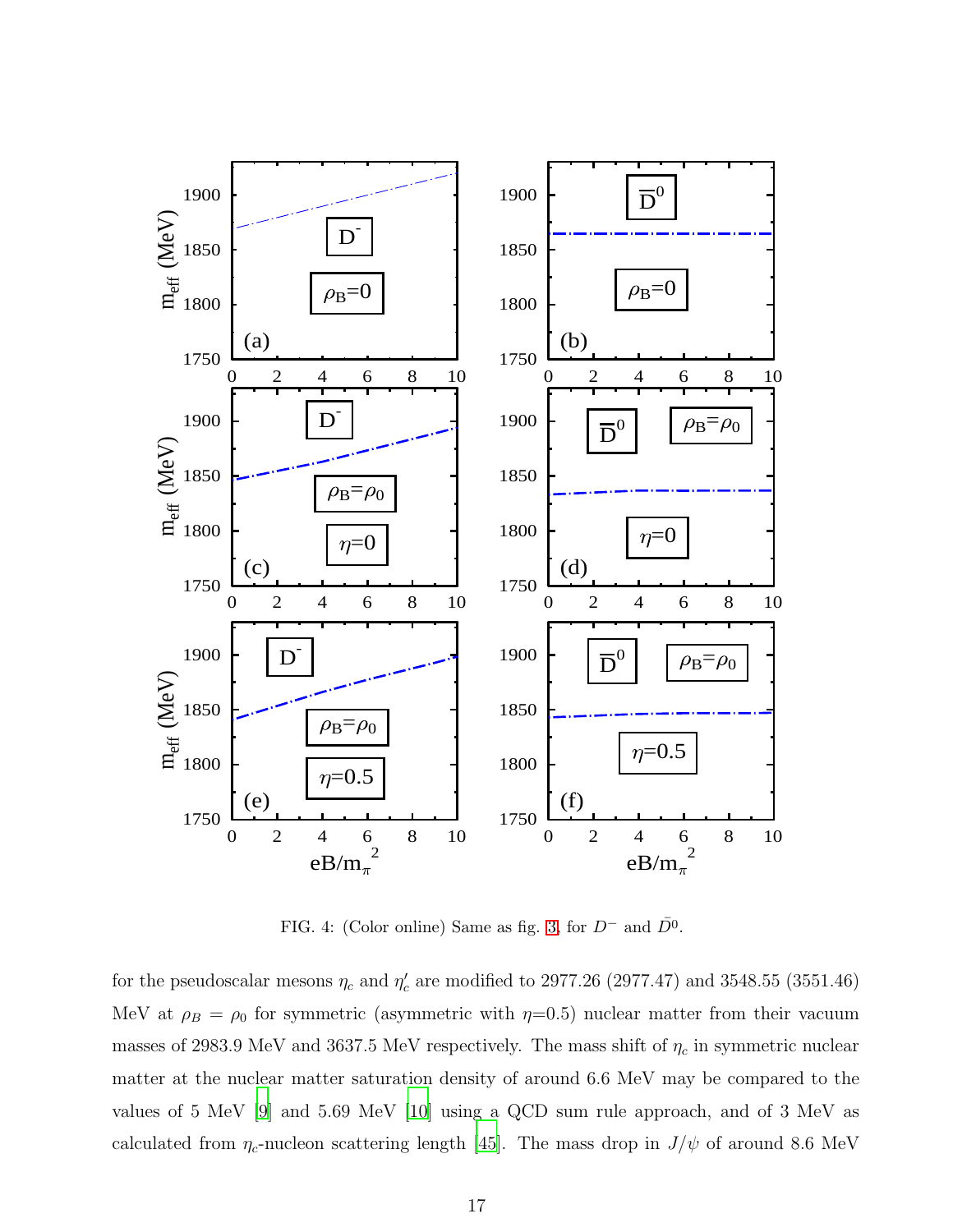

<span id="page-17-0"></span>FIG. 5: (Color online) Decay widths of  $\psi(3770)$  to (I)  $D^+D^-$ , (II)  $D^0\overline{D}^0$ , and the total of these two channels (I+II), are plotted as functions of  $eB/m_{\pi}^2$ . These are shown for the case of  $\rho_B = 0$ , as well as, for  $\rho_B = \rho_0$ , in symmetric ( $\eta=0$ ) and asymmetric (with  $\eta=0.5$ ) nuclear matter. The panels (a), (c) and (e) show the results when the mixing with  $\eta_c'$  is not taken into account, and (b), (d) and (f) correspond to the results including the mixing effect. These results are compared with the decay widths obtained using a hadronic Lagrangian given by equation [\(18\)](#page-10-2), shown as dotted lines.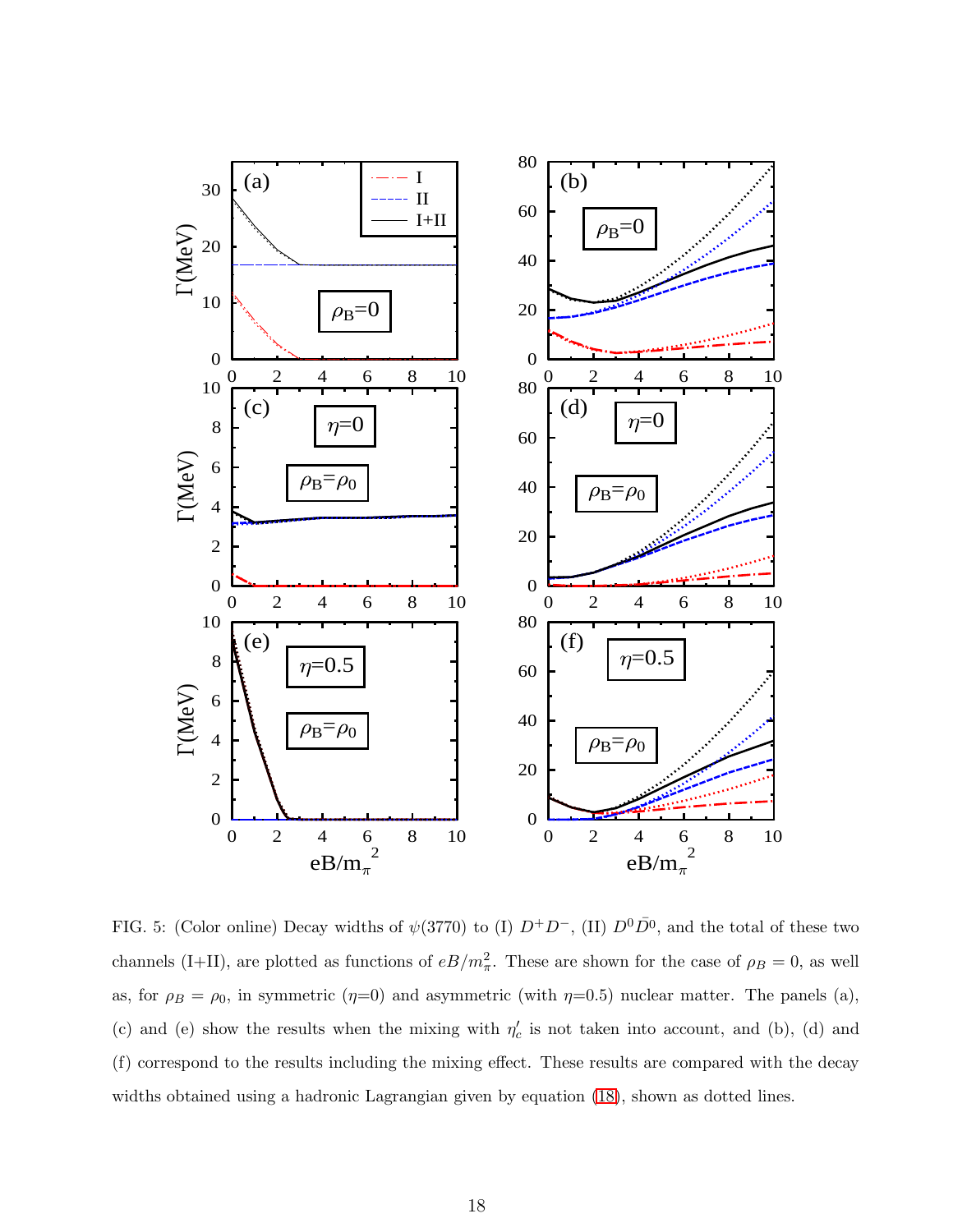at  $\rho_B = \rho_0$  in symmetric nuclear matter obtained using the chiral effective model [\[13\]](#page-28-7) may be compared with the mass drop of around 8 MeV calculated using second order Stark effect in QCD with the gluon condensate calculated in the linear density approximation [\[18\]](#page-28-11) as well as the mass shifts of 4 MeV and 7 MeV using QCD sum rule calculations with OPE upto dimension six and four in Refs. [\[8](#page-28-14)] and [\[9\]](#page-28-13) respectively. The mass shifts of the excited states  $\psi(3686)$  and  $\psi(3770)$  obtained in the chiral effective model [\[13](#page-28-7), [14](#page-28-8)] are observed to be similar to the values of 100 and 140 MeV using the QCD second order Stark effect [\[18\]](#page-28-11), which are much larger than the mass shift of  $J/\psi$ .

In figure [1,](#page-13-0) the effects of the magnetic field on the masses of the charmonium states are shown for zero baryon density as well as for  $\rho_B = \rho_0$  in symmetric  $(\eta=0)$  nuclear matter. In panel (a), the masses of the pseudoscalar charmonium state,  $\eta_c$  and the longitudinal component of  $J/\psi$ as modified due to the effect of mixing of these states, are shown as functions of  $eB/m_{\pi}^2$ . These masses are calculated by using the equation [\(6\)](#page-6-1). The parameter  $g_{PV} \equiv g_{\eta_c J/\psi}$  is evaluated to be 2.094 from the observed radiative decay width  $\Gamma(J/\psi \to \eta_c \gamma)$  in vacuum of 92.9 keV [\[46](#page-30-3)], using equation [\(5\)](#page-6-2). The dotted lines correspond to the case when these mixing effects are not taken into account. For  $\rho_B=0$ , without the mixing effects, the masses of the charmonium states are unaffected by the magnetic field, and remain at the vacuum values of the masses of  $J/\psi$  and  $\eta_c$  of 3097 and 2983.9 MeV respectively. The mixing effect is observed to lead to appreciable modifications to their masses at high magnetic fields, with an increase in the mass (in MeV) of  $J/\psi$ <sup>||</sup>, the longitudinal component of  $J/\psi$ , by about 9 (31.5) and a drop in the mass of  $\eta_c$  of around 8.9 (30) at eB=5 (10)  $m_\pi^2$  respectively. The mass difference (in MeV) of  $J/\psi$  and  $\eta_c$  of 113 in vacuum is thus modified to 131 (174.5) at value of the magnetic field  $eB$ as 5 (10)  $m_{\pi}^2$  for the  $J/\psi$ <sup>||</sup> and  $\eta_c$  mesons. Such a level repulsion of the  $J/\psi$ <sup>||</sup> and  $\eta_c$  states has also been observed by incorporating the effects of a magnetic field consistently in the Operator product expansion (OPE) as well as in the phenomenological side within a QCD sum rule calculation [\[25](#page-29-4), [26\]](#page-29-3). An appropriate form of the spectral ansatz is used to describe the mixing of the pseudoscalar and longitudinal vector mesons, retaining the effects of external magnetic field upto second order in eB. In Refs. [\[25,](#page-29-4) [26\]](#page-29-3), the masses of the longitunal  $J/\psi$  and  $\eta_c$  in the presence a magnetic field calculated in the QCD sum rule approach are compared with the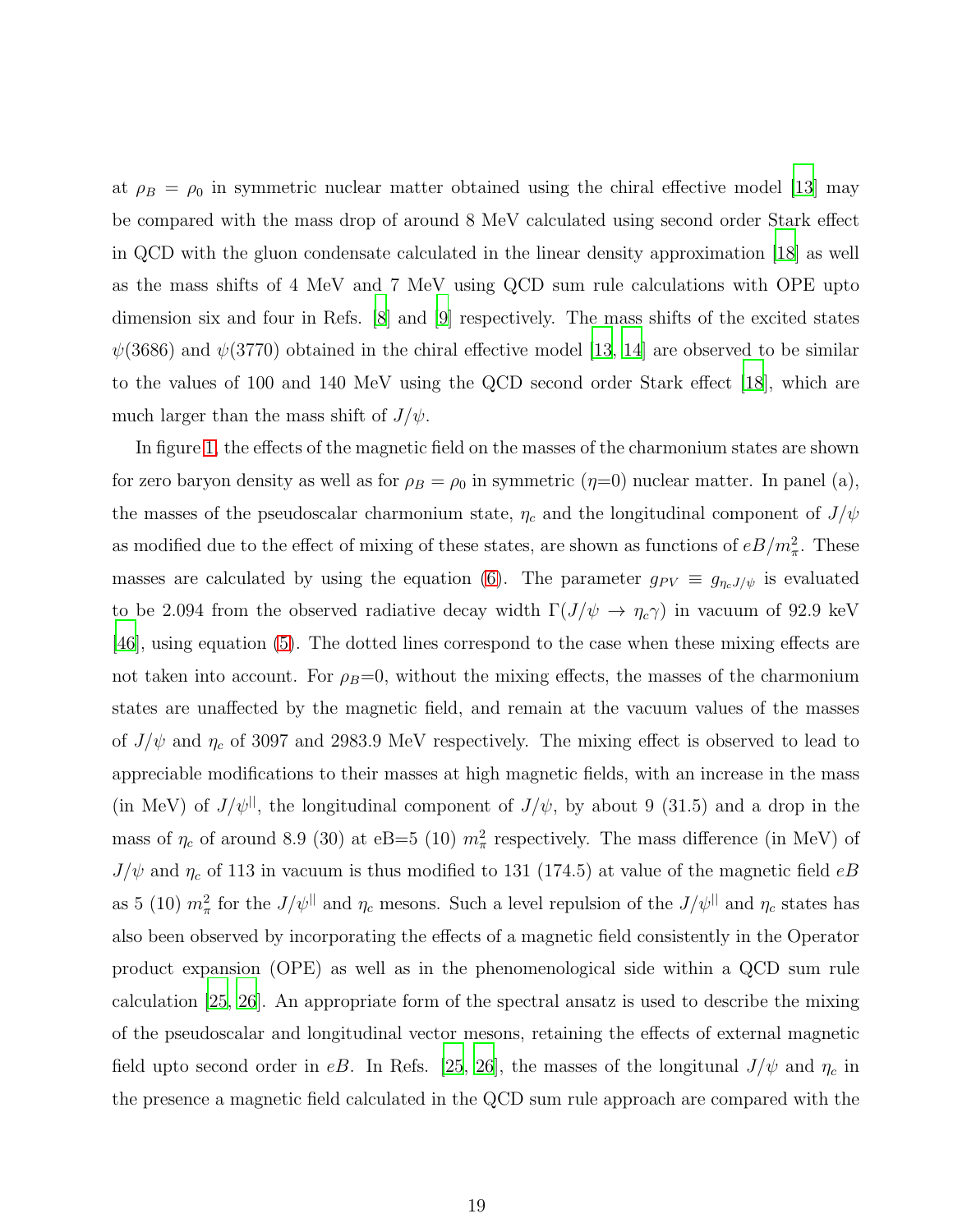masses from the effective hadronic interaction

<span id="page-19-0"></span>
$$
m_{P,V||_{\text{approx}}}^{2} = m_{P,V}^{2} \mp \frac{(g_{PV}eB)^{2}}{m_{V}^{2} - m_{P}^{2}},\tag{22}
$$

obtained from the expressions given by  $(6)$  by retaining terms upto the second order in  $eB$  and the leading order in  $\frac{(m_V - m_P)}{(m_V + m_P)}$  [\[26](#page-29-3)]. It is observed that the masses of the longitudinal  $J/\psi$  and  $\eta_c$ agree remarkably well with the second order results of the masses obtained from the effective hadronic interaction upto  $eB \sim 5m_{\pi}^2 (\sim 0.1 GeV^2)$  with slight deviation at higher values of eB. Also, the second order results for the masses of the  $J/\psi^{||}$  and  $\eta_c$  given by equation [\(22\)](#page-19-0) are observed to agree extremely well with the general expressions given by equation [\(6\)](#page-6-1) with marginal variations at higher values of magnetic field [\[26](#page-29-3)]. In Refs. [\[25,](#page-29-4) [26](#page-29-3)], for comparing the results of the QCD sum rules with the second order results of the effective hadronic model, the vacuum masses (in MeV) of  $J/\psi$  and  $\eta_c$  of 3092 and 3025 respectively in the QCD sum rule approach, are also taken as the vacuum masses for these mesons to compute the masses of  $J/\psi$ <sup>||</sup> and  $\eta_c$  due to their mixing. One can see from the second order expression for the masses given by equation [\(22\)](#page-19-0) that the mixing effect leads to an increase (drop) in the mass of the longitudinal  $J/\psi$  ( $\eta_c$ ) meson. The level repulsion of these states was also studied using a potential model approach by solving the Schrodinger equation in the presence of an external magnetic field [\[27\]](#page-29-6). The masses of heavy quarkonium states have been studied including the effects of mixing of the longitudinal vector and pseudoscalar quarkonium states. The Schrodinger equation for the heavy quark antiquark system is solved in the presence of a magnetic field, assuming a Cornell potential along with spin-spin interaction. In the presence of an external magnetic field, the center of mass momentum of the quarkonium state is no longer a conserved quantity. The masses of the lowest charmonium states  $J/\psi$  and  $\eta_c$  are obtained by solving Schrodinger equation for given values of eB and the center of mass momentum,  $\langle P_{kin} \rangle$  [\[27](#page-29-6)]. For  $\langle P_{kin} \rangle = 0$ , there is observed to be an increase (drop) of  $J/\psi^{||}(\eta_c)$  mass of the order of 80 (50) MeV for  $eB = 10m_{\pi}^2 \sim 0.2 \text{GeV}^2$  as is expected due to the spin-mixing [\[27\]](#page-29-6). These values may be compared to the values of around 31.5 (30) for the positive (negative) mass shifts of  $J/\psi^{||}(\eta_c)$ in the present investigation. The mixing of the  $\eta_c$  with the longitudinal  $J/\psi$  can also have observational consequences on the dilepton spectra. The probability of finding the longitudinal  $J/\psi$  in the state  $\eta_c$  due to their mixing has been calculated to be around 12 (26)% for  $eB$  ∼ 5 (10)  $m_{\pi}^2$  in Ref. [\[27](#page-29-6)]. This should show as a suppression of dileptons arising from the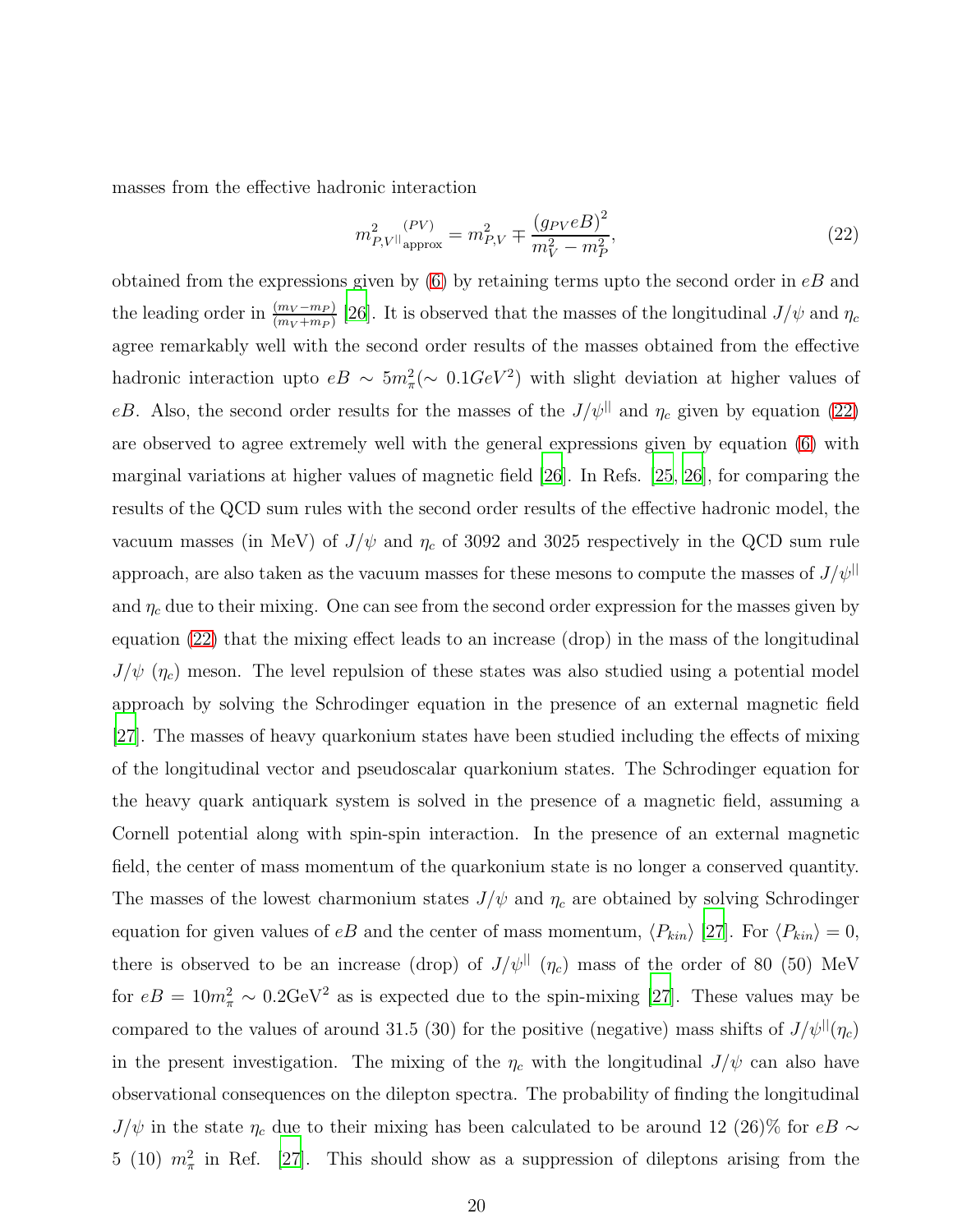longitudinal  $J/\psi$  (by about 12 (26)%), which should instead show as decay from  $\eta_c$  in the dilepton spectra. The increase in the mass of  $J/\psi$ <sup>||</sup> in the presence of strong magnetic fields should also show as a suppression in the  $J/\psi$  production [\[27](#page-29-6)].

The masses of  $J/\psi$ <sup>||</sup> and  $\eta_c$  are plotted for  $\rho_B = \rho_0$  in symmetric nuclear matter in panel (b) in figure [1.](#page-13-0) In the absence of mixing effects, the masses are observed to vary marginally with magnetic field. The mass difference (in MeV) of  $J/\psi$  and  $\eta_c$  of around 111 at  $\rho_B = \rho_0$  without mixing effect, is observed to be modified to 132 (175.7) for the value of  $eB$  as 5 (10)  $m_{\pi}^2$  in the presence of mixing for the longitudinal  $J/\psi$  and  $\eta_c$  mesons. These values are observed to be similar to the values of the mass differences of these states of 131 (174.5) MeV for  $eB=5$  (10)  $m_\pi^2$  for  $\rho_B=0$ .

The masses of  $\psi^{\parallel}(2S)$  and  $\eta_c \equiv \eta_c(2S)$  in the presence of a magnetic field are shown for  $\rho_B=0$  in panel (c) in figure [1.](#page-13-0) The value for the mixing coupling parameter of these states,  $g_{PV} \equiv g_{\eta_c'\psi(2S)}$  is obtained to be 3.184, fitted from the observed vacuum value of the decay width  $\Gamma(\psi(2S) \to \eta_c^{\prime\prime})$  of 0.2058 keV [\[46\]](#page-30-3). For  $\rho_B = \rho_0$  as shown in panel (d), the mixing effect is observed to be much more prominent as compared to the zero density case. This is due to the reason that the mass modification due to mixing is larger for a smaller difference in the masses of the pseudoscalar and vector mesons. As can be seen from equation [\(22\)](#page-19-0), the shifts in the masses of the pseudoscalar and vector mesons are inversely proportional to  $(m_V^2 - m_P^2)$ , and hence inversely proportional to the mass difference of these mesons. The mass splittings (in MeV) of the  $\psi$ <sup>||</sup>(2*S*) and  $\eta_c'$  are observed to be around 90.5 (174.9) for  $eB = 5$ (10)  $m_{\pi}^2$  at  $\rho_B = \rho_0$  and 97 (174.88) for  $\rho_B = 0$  which are much larger as compared to the mass splitting of 48.5 in vacuum for zero magnetic field. As might be observed from the panels (c) and (d), the mass splitting for zero magnetic field is smaller for the  $\rho_B = \rho_0$  case as compared to  $\rho_B = 0$ . However, the mass splitting is observed to be similar for zero as well as nuclear matter saturation density for the considered magnetic fields, due to the larger mass shifts for the longitudinal  $\psi(2S)$  and  $\eta_c'$  for  $\rho_B = \rho_0$  compared to zero density.

The masses of  $\eta_c'$  and the longitudinal component of  $\psi(1D) \equiv \psi(3770)$  in the presence of a magnetic field are plotted for zero density and for  $\rho_B = \rho_0$  in symmetric nuclear matter in panels (e) and (f) respectively in figure [1,](#page-13-0) including the contributions from the mixing effects. The value for  $g_{PV} \equiv g_{\eta_c'\psi(1D)}$  is obtained as 7.657 from the observed vacuum value of the decay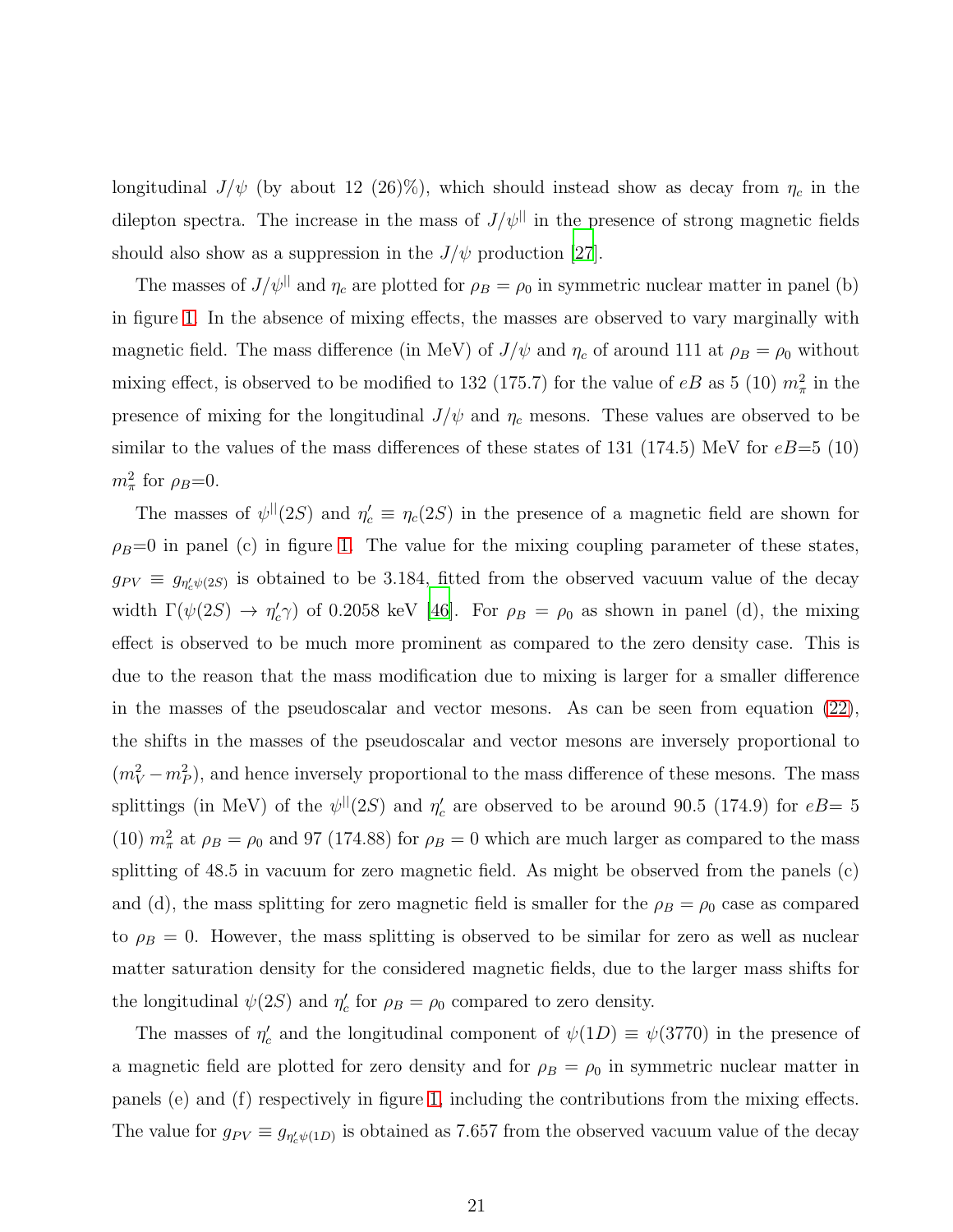width  $\Gamma(\psi(2S) \to \eta_c^{\prime}\gamma)$  of 24.48 keV [\[46](#page-30-3)]. Due to the smaller difference in the masses of the  $\eta_c'$  and  $\psi(3770)$  in the magnetized nuclear matter, the mixing effects are observed to lead to larger shifts in the masses of these mesons at  $\rho_B = \rho_0$  as compared to zero density. This is similar to the larger mass shifts of  $\eta_c'$  and  $\psi(3686)$  due to the mixing effects, at  $\rho_B = \rho_0$  as compared to zero density. The mass splittings of the  $\psi^{||}(1D)$  and  $\eta'_{c}$  are observed to be around 188.2 (332.7) for  $eB = 5(10)$   $m_{\pi}^2$  at  $\rho_B = \rho_0$  and 213.7 (346.2) for  $\rho_B = 0$ , which is much larger than the mass difference of 135.5 in vacuum for zero magnetic field. As can be observed from the figure, the mass of the longitudinal  $\psi(3770)$  has dominant positive contributions at high magnetic fields due to the mixing effects. This leads to significant modification of the partial decay width of  $\psi(3770)$  to DD at high magnetic fields, as we shall see later.

The mixing of the longitudinal component of the vector charmonium state with the pseudoscalar mesons can lead to 'anomalous'  $\eta_c$  and  $\eta_c'$  peaks, in addition to the  $J/\psi$ ,  $\psi(3686)$  and  $\psi(3770)$ -like peaks in the dilepton spectra, and can probe the existence of early magnetic field. A study of the formation times of the charmonium states due to the mixing effects of  $J/\psi - \eta_c$ as well as  $\psi(3686) - \eta_c'$  is observed to lead to a faster (slower) formation of the pseudoscalar (vector) charmonium state. The early formation of the  $\eta_c$  and  $\eta_c'$  can probe the magnetic field at the early stage when the magnetic field can still be large.

The charmonium masses are plotted for asymmetric nuclear matter with  $\eta=0.5$  in figure [2.](#page-14-0) The effects of the isospin asymmetry on the charmonium masses are observed to be small at the nuclear matter saturation density, as calculated within the chiral effective model. This, in turn, leads to small modifications to the charmonium masses in the isospin asymmetric matter (with  $\eta=0.5$ ) as compared to the symmetric nuclear matter, in the presence of mixing effects. For example, the masses (in MeV) of  $\psi(3686)$  and  $\psi(3770)$  at the nuclear matter saturation density, and for  $eB = 10m_{\pi}^2$ , the highest magnetic field considered in the present work, are observed to be modified from 3650.57 and 3808.45 for symmetric nuclear matter to the values 3662.2 and 3821.4 for asymmetric nuclear matter with  $\eta=0.5$ . It might be noted here that the contributions to the masses of the excited charmonium states  $\psi(3686)$  and  $\psi(3770)$ , at zero density as well as at  $\rho_B = \rho_0$  in nuclear matter, due to the mixing with  $\eta_c$  are negligible for the magnetic fields considered in the present work. This is expected from the larger mass differences of these vector mesons from the mass of  $\eta_c$ , which give negligible shifts to these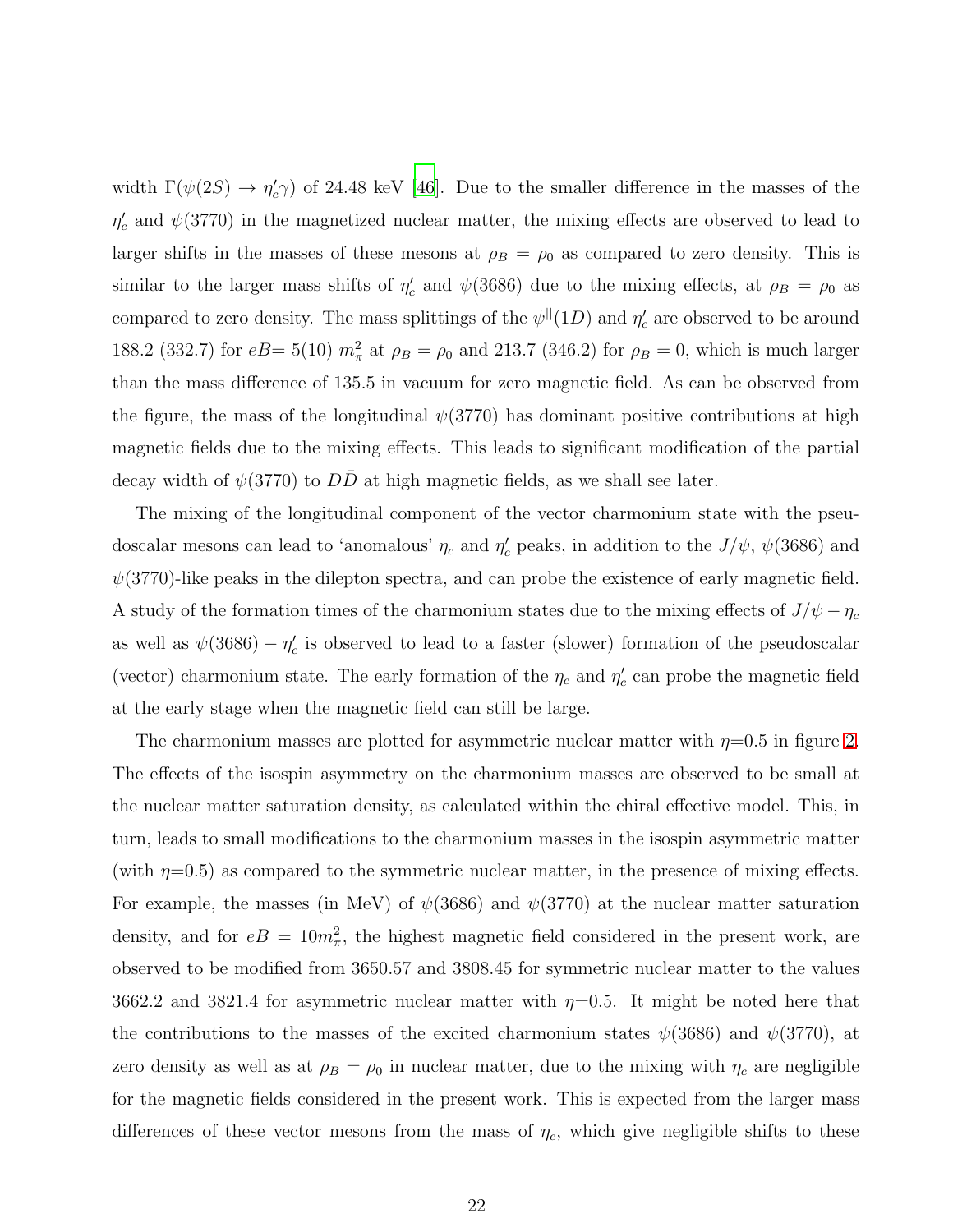charmonium masses due to mixing with  $\eta_c$ , as is evident from equation [\(22\)](#page-19-0). The excited states  $\psi(3686)$  and  $\psi(3770)$  thus have dominant contributions to their masses arising from the mixing with  $\eta_c'$  in the presence of high magnetic fields, as has been discussed above.

The mass splittings of the longitudinal component of the vector  $(V^{||})$  and the pseudoscalar (P) charmonium states are observed to much larger for high magnetic fields than the values in vacuum at zero magnetif field, due to the effects of mixing. For  $J/\psi$ <sup>||</sup> –  $\eta_c$ ,  $\psi$ <sup>||</sup>(3686) –  $\eta_c'$  and  $\psi$ <sup>||</sup>(3770) –  $\eta_c'$  mixings, the values of mass difference in these states (in MeV) of 113, 48.5 and 135.5 for vacuum at zero magnetic field are modified to around 130 (175), 90 (175) and 188 (333) for  $eB = 5(10)m_{\pi}^2$ . These large mass splittings should show as peaks corresponding to these states in the dilepton spectra in ultrarelativistic heavy ion collision experiments and can probe the existence of magnetic field in the early stage.

In figures [3](#page-15-0) and [4,](#page-16-0) the masses of the  $D(D^+, D^0)$  mesons and  $\bar{D}(D^-, \bar{D^0})$  mesons, are plotted as functions of  $eB/m_{\pi}^2$ , for  $\rho_B = 0$  as well as for  $\rho_B = \rho_0$  with  $\eta = 0$  and  $\eta = 0.5$ . In the nuclear matter in the presence of a magnetic field, these masses are calculated within the chiral effective model, from their interactions with the nucleons and scalar mesons. The charged open charm mesons  $(D^+$  and  $D^-$ ) have additional positive shifts in their masses due to contributions from the Landau levels in the presence of a magnetic field. On the other hand, the neutral  $D^0$  and  $D<sup>0</sup>$  mesons are observed to have very small changes in their masses due to the magnetic field. The  $D$  and  $D$  masses in nuclear matter have been calculated in presence of magnetic fields using the chiral effective model in Ref. [\[23\]](#page-29-1), without accounting for the medium modification of the scalar dilaton field, which simulates the gluon condensates of QCD. Using the chiral effective model, the mass modifications of the charmonium states arise due to the medium changes of the dilaton field. The in-medium decay widths of the charmonium states to  $DD$ have been studied using the mass modifications of the charmonium states [\[24](#page-29-2)] as well as the open charm mesons in the magnetized nuclear matter [\[30\]](#page-29-8). In the present work, the vector charmonium masses have been studied including the mixing of the longitudinal component of these states with the pseudoscalar charmonium states. The mass of the longitudinal component of the vector charmonium state has an appreciable positive shift due to the pseudoscalar–vector meson mixing in the presence of the magnetic field. The lowest charmonium state decaying to  $D\bar{D}$  is  $\psi(3770)$  at  $\rho_B = \rho_0$  as well as at zero baryon density. As has already been mentioned, the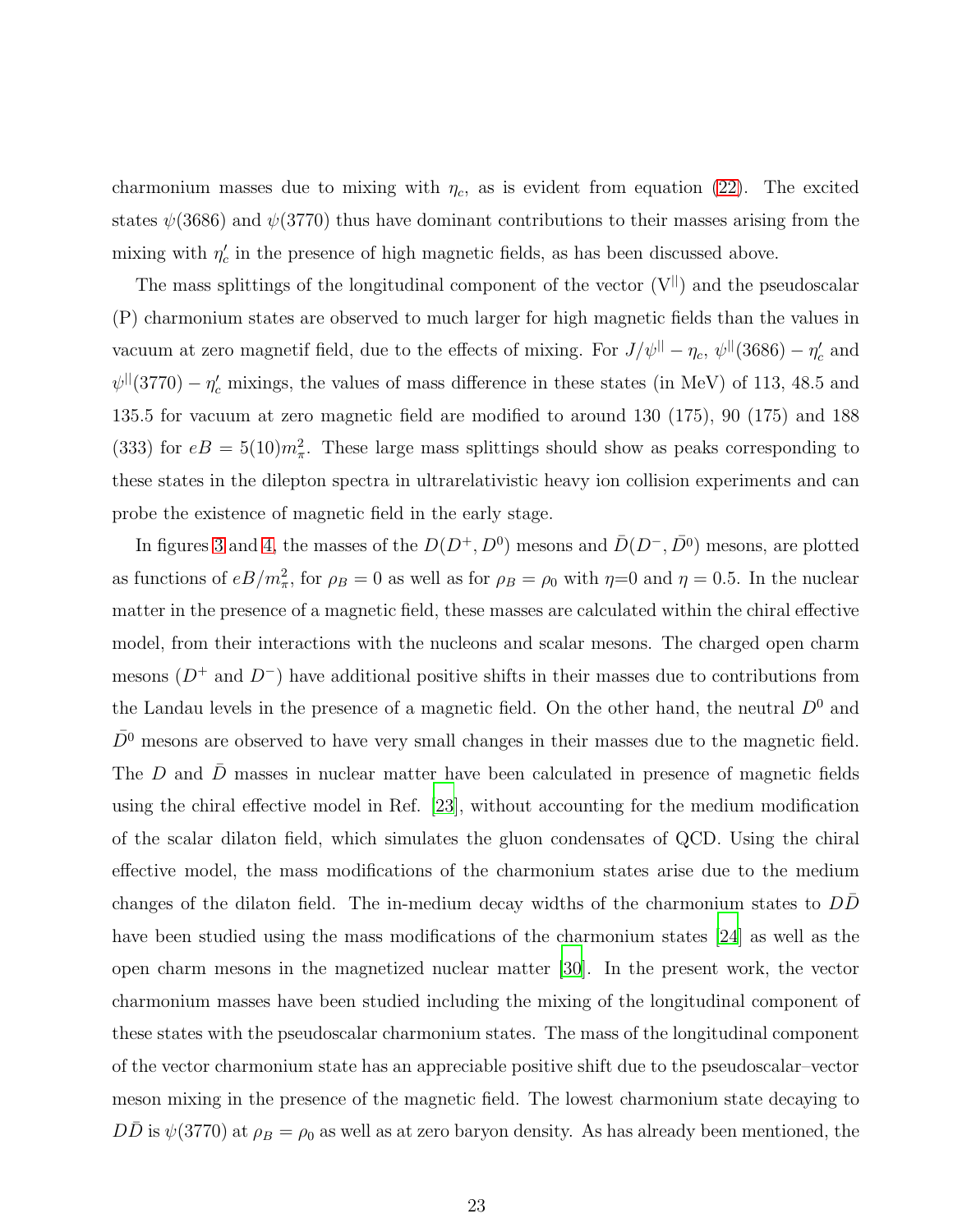charmonium decay width,  $\Gamma(\psi(3770) \to D\bar{D})$  is calculated using the light quark pair creation term of the free Dirac Hamiltonian expressed in terms of the constituent quark operators, using explicit constructions for the charmonium and the open charm  $(D \text{ and } D)$  mesons. The matrix element for the calculation of the decay width is multiplied with a factor  $\gamma_{\psi}$ , which gives the strength of the light quark pair creation leading to the decay of the charmonium state to  $DD$  in the magnetized hadronic medium [\[35](#page-29-11)]. The value of  $\gamma_{\psi}$  to be 1.35, is chosen so as to reproduce the decay widths of  $\psi(3770) \to D^{+}D^{-}$  and  $\psi(3770) \to D^{0}D^{-}$  in vacuum, to be around 12 MeV and 16 MeV respectively [\[35\]](#page-29-11). The constituent quark masses for the light quarks ( $u$  and  $d$ ) are taken to be 330 MeV and for the charm quark, the value is taken to be  $M_c = 1600$  MeV [\[35](#page-29-11)].

The partial decay widths of  $\psi(3770)$  to  $D\bar{D}(D^+D^-, D^0\bar{D}^0)$ , are calculated using a field theoretic model for composite hadrons as described in section [III](#page-7-0) A. These are plotted in figure [5](#page-17-0) as functions of  $eB/m_{\pi}^2$  for  $\rho_B = \rho_0$  as well as at zero baryon density. To examine the effects of the compositeness of the hadrons on the charmonium decay widths in the presence of strong magnetic fields, the decay widths of  $\psi(3770) \rightarrow DD$  as calculated using a field theoretic model of hadrons with quark/antiquark constituents are compared with the results obtained using the effective hadronic Lagrangian [\[43\]](#page-30-0) given by equation [\(18\)](#page-10-2) (shown as the dotted lines). The value of the coupling constant  $g_{\psi D\bar{D}}$  in the interaction hadronic Lagrangian is taken as 14.5, which gives the vacuum values of the decay widths of  $\psi(3770) \rightarrow D\bar{D}$  to be around 28 MeV, with the values of 12 and 16 MeV in the decay channels to  $D^+D^-$  and  $D^0\overline{D}{}^0$  respectively. In panel (a) in figure [5,](#page-17-0) the partial decay widths of  $\psi(3770)$  to (I)  $D^+D^-$ , (II)  $D^0\overline{D}{}^0$ , and the total of these two channels (I+II), are plotted for  $\rho_B = 0$ , without taking into account the pseudoscalar–vector meson  $(\eta'_c - \psi(3770))$  mixing. The decay width for  $\psi(3770)$  decaying to the charged  $D\bar{D}$  is observed to drop with increase in the magnetic field upto  $eB$  equal to  $3m_{\pi}^2$ , when it becomes zero and remains zero for larger values of the magnetic field. This is due to the reason that the charged D and  $\bar{D}$  mesons have higher values for their masses in the presence of a magnetic field, due to positive Landau level contributions to their masses. On the other hand, the decay wdith to the neutral  $D\bar{D}$  pair is observed to be unaffected by the magnetic field in the absence of the mixing effects as seen in panel (a). Panel (b) shows the partial decay widths when the mass modification of the longitudinal component of  $\psi(3770)$  is taken into account due to mixing with  $\eta_c'$  in the presence of a magnetic field. This leads to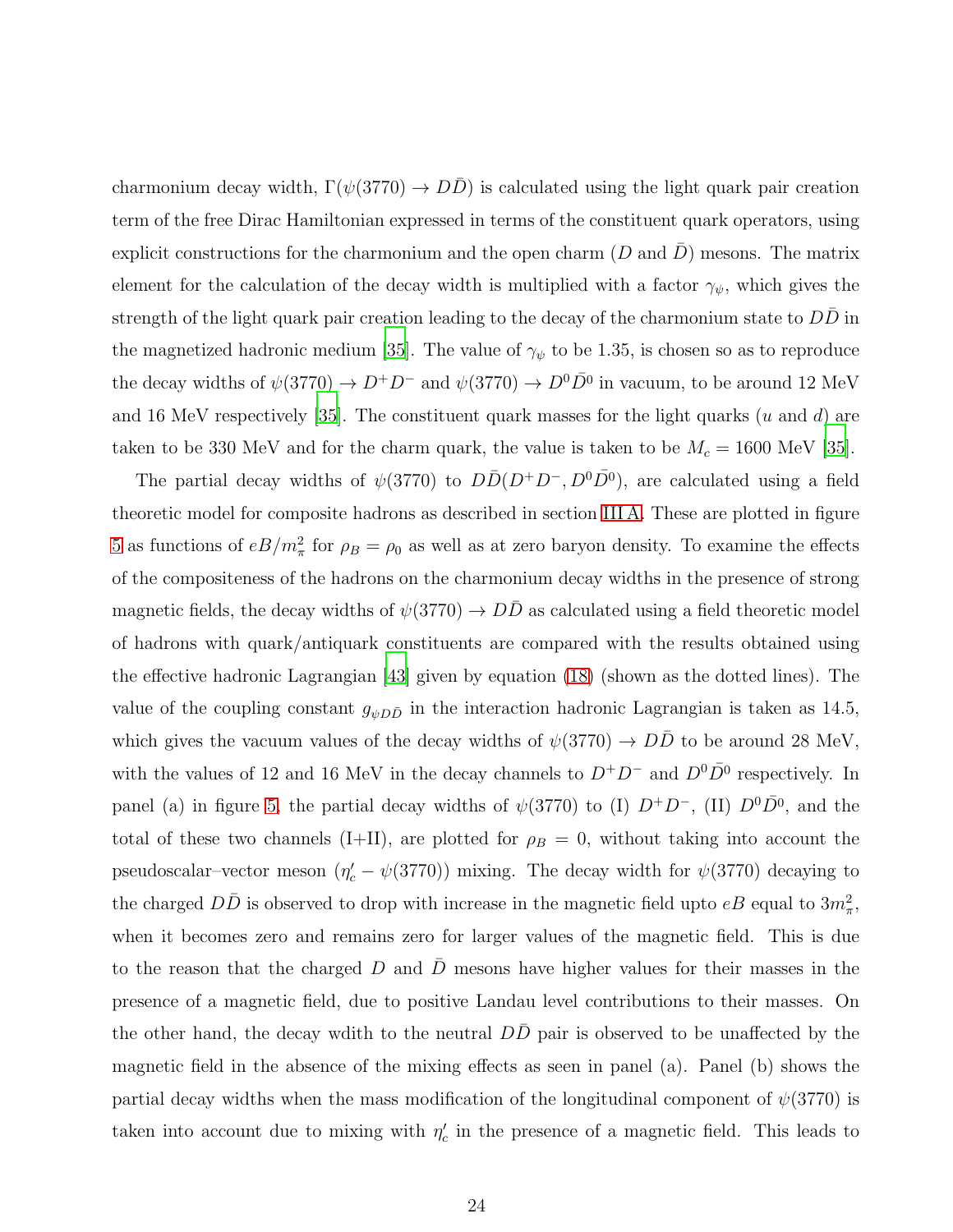an appreciable increase in the decay to neutral  $D^0\overline{D}^0$  with rise in the magnetic field, whereas the decay to the  $D^+D^-$  is observed to have an initial drop upto around  $eB \sim 3m_{\pi}^2$  beyond which it is observed to be almost constant (with a value of around 7 MeV) when calculated using the field theoretic model of composite hadrons. There are observed to be appreciable deviations in the decay widths computed using the model for composite hadrons from the calculations within the effective hadronic model at high values of the magnetic fields in the presence of mixing effects. As can be seen from the equations [\(15\)](#page-9-1) and [\(19\)](#page-11-1), the dependence of the charmonium decay widths to  $D\bar{D}$  on the magnitude of the momentum of the outgoing are given as a polynomial multiplied by an exponential function in the model of composite hadrons, whereas, there is a  $|\mathbf{p}|^3$  dependence in the effective hadronic model. These are modified to the expressions given by equations [\(17\)](#page-10-1) and [\(21\)](#page-11-2) in the presence of magnetic fields, as the longitudinal components of the vector charmonium states are modified due to mixing with the pseudoscalar charmonium states. The in-medium decay widths of charmonium states to DD¯ have been studied due to mass modifications of the open charm mesons in hadronic matter for zero magnetic field, using the compositeness of the hadrons using the  ${}^{3}P_{0}$  model [\[14,](#page-28-8) [29](#page-29-7)] as well as using the field theoretic model for composite hadrons [\[35\]](#page-29-11) as considered in the present work, are observed to vanish at certain densities (so called nodes). This is due to the dependence of these decay widths on the magnitude of the momentum of the outgoing  $D(\bar{D})$  meson,  $||$ , as a polynomial multiplied by an exponential function, which vanishes for the values of the |p| corresponding to these densities. On the other hand, the effective hadronic model as given by [\(18\)](#page-10-2), due to the  $|\mathbf{p}|^3$  as given by equation [\(19\)](#page-11-1) is observed to lead to a monotonic increase with increase in |p| (corresponding to smaller values of the  $D(\overline{D})$  mass in the medium). The results for the charmonium decay widths obtained from the effective hadronic model are significantly different from the behaviour as obtained in the  ${}^{3}P_{0}$  model [\[29\]](#page-29-7). In the present work, the increase in the value of  $|\mathbf{p}|$  in the presence of magnetic fields is due to the appreciable increase in the mass of the longitudinal component of the charmonium state,  $\psi(3770)$  due to mixing with the pseudoscalar meson,  $\eta_c'$ , which is observed to lead to much larger increase in the decay width of  $\psi(3770) \to D^0 \bar{D}^0$  obtained from the effective hadronic model, as compared to the values calculated in the field theoretic model. The presence of a magnetic field leads to increase in the masses of the  $D^{\pm}$  mesons due to the Landau level contributions, which is observed as a drop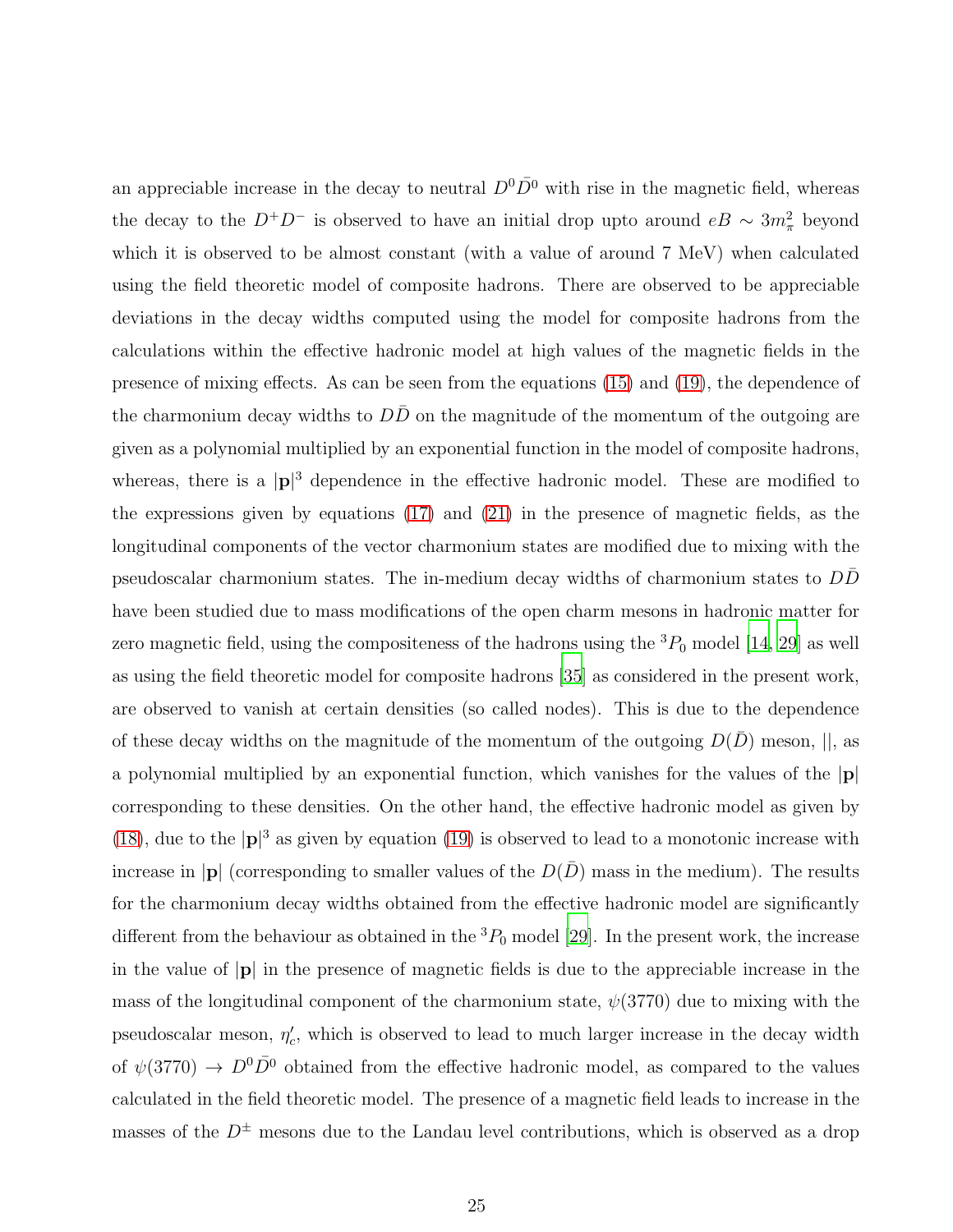in the decay width upto the value of  $eB \sim 3m_{\pi}^2$ , beyond which it is observed to remain almost constant (increases) with further increase in the magnetic field, in the model for composite hadrons (effective hadronic model) as can be seen in panel (b) for zero baryon density and including the effect of mixing of the longitudinal  $\psi(3770)$  with  $\eta_c'$ .

The decay widths of  $\psi(3770) \to D\bar{D}$  for baryon density  $\rho_B = \rho_0$  in magnetized nuclear matter are shown without and with the mixing effects, in panels (c) and (d) for isospin asymmetry parameter,  $\eta=0$  and in panels (e) and (f) for  $\eta=0.5$  in figure [5.](#page-17-0) In the absence of mixing effects, these decay widths are obtained from the modifications of the masses of the charmonium state  $\psi(3770)$  as well as the D and D mesons in magnetized nuclear matter using the chiral effective model. In the absence of mixing effects, the decay width to charged  $D^+D^-$  is observed to be around 0.5 MeV at zero magnetic field and vanishes for  $eB$  higher than  $m_{\pi}^2$ , when the drop in the charmonium mass in the medium as well as the increase in the masses of the charged open charm mesons due to the Landau contributions in the presence of the magnetic field kinematically forbids the decay of  $\psi(3770)$  to  $D^+D^-$ . The decay to the neutral  $D\overline{D}$  is observed to increase with magnetic field and the rise is much higher in the effective hadronic model due to the  $|\mathbf{p}|^3$  dependence of the decay width. The panels (e) and (f) show the results for the decay widths for asymmetric nuclear matter with  $\eta=0.5$  for  $\rho_B = \rho_0$ . In the absence of mixing effects, there is observed to be contribution to the decay width of  $\psi(3770)$  only from the channel of decay to the charged  $DD$  pair. The increase in the masses of the final state charged open charm mesons with magnetic field due to the Landau contributions is observed as a drop and vanishing of the decay wdith of  $\psi(3770) \to D^+D^-$  for  $eB$  higher than around 2.3  $m_{\pi}^2$ . In the presence of the mixing effects, due to increase in the mass of the longitudinal  $\psi(3770)$ , there is observed to be contribution from the partial decay width to the neutral open charm meson pair for eB higher than 2  $m_{\pi}^2$ . For larger values of the magnetic field, the decay width is observed to be dominated by the contribution from the neutral  $DD$  channel. However, the decay widths obtained within the effective hadronic model, shown as dotted lines, are observed to have a much sharper rise as compared to the results obtained using the model of composite hadrons.

The decay of the charmonium state  $\psi(3770) \rightarrow D\overline{D}$  is observed to be dominated by the decay to the neutral  $D\bar{D}$  pair as compared to  $D^+D^-$ , for large values of the magnetic fields, both for the zero baryon density, as well as for  $\rho_B = \rho_0$  in (asymmetric) nuclear matter. This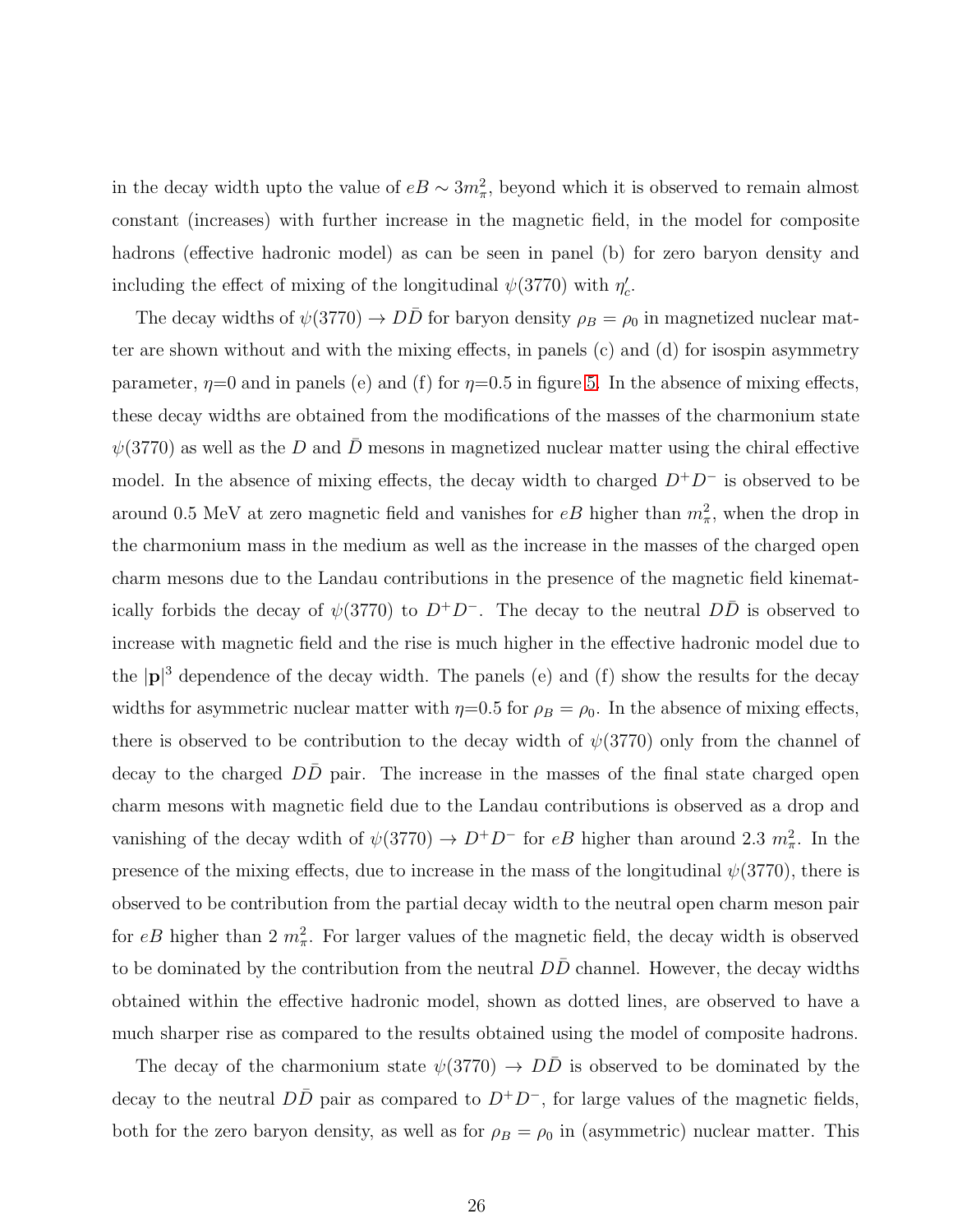should lead to the neutral open charm mesons  $(D^0 \text{ and } \overline{D}{}^0)$  to be more abundant as compared to the charged  $D^{\pm}$  mesons. The decay width is observed to increase with the magnetic field. This should lead to suppression in the yield of  $\psi(3770)$  at large values of the magnetic fields, hence of the  $J/\psi$ , as the excited charmonium states are a major source of  $J/\psi$ .

## V. SUMMARY

In the present work, the charmonium masses as well as the decay widths of the vector charmonium states to  $DD$  are investigated in the presence of strong magnetic fields. The study can be of relevance to the observables in ultra-relativistic heavy ion collision experiments. The estimated magnetic fields created in the peripheral heavy ion collisions, e.g., at RHIC and at LHC, are huge, where the formed matter is (extremely) low in density. In the present work, we study the effects of the magnetic fields on the masses and decay widths of the charmonium states at zero as well as at nuclear matter saturation density.

The mixing of the pseudoscalar mesons and the vector mesons in the presence of strong magnetic fields are studied using an effective Lagrangian interaction. The effects from the mixing are observed to have dominant contributions to the masses of the charmonium states, with an increase (drop) for the longitudinal component of the vector (pseudoscalar) charmonium state in vacuum/nuclear matter. In the nuclear medium, the masses of the vector charmonium states  $(J/\psi, \psi(3686), \psi(3770))$  and the pseudoscalar states  $\eta_c$  and  $\eta_c'$  are studied as arising from the medium changes of the scalar dilaton field (which simulates the gluon condensates of QCD) using a chiral effective model. These masses charmonium states are additionally modified in the nuclear medium due to the mixing effects. The mixing of the pseudoscalar mesons,  $\eta_c$  and  $\eta_c'$  with the longitudinal vector (V) charmonium states, lead to large positive (negative) shifts in the masses of  $V^{\parallel}$  (pseudoscalar) mesons at high magnetic fields. The finite probability of the longitudinal component of the vector meson to be in the pseudoscalar state should lead to suppression of the dileptons from the decay of  $V^{\parallel}$ , which should instead arise from the decay of the pseudoscalar meson. The mixing effect can thus show as peaks in the dilepton spectra due to 'anomalous' decay modes, e.g.,  $\eta_c, \eta_c' \to l^+l^-$  in addition to the  $V \to l^+l^-$  and can probe the magnetic field at the early stage.

The in-medium decay widths of charmonium state to  $D\bar{D}$  in the presence of strong mag-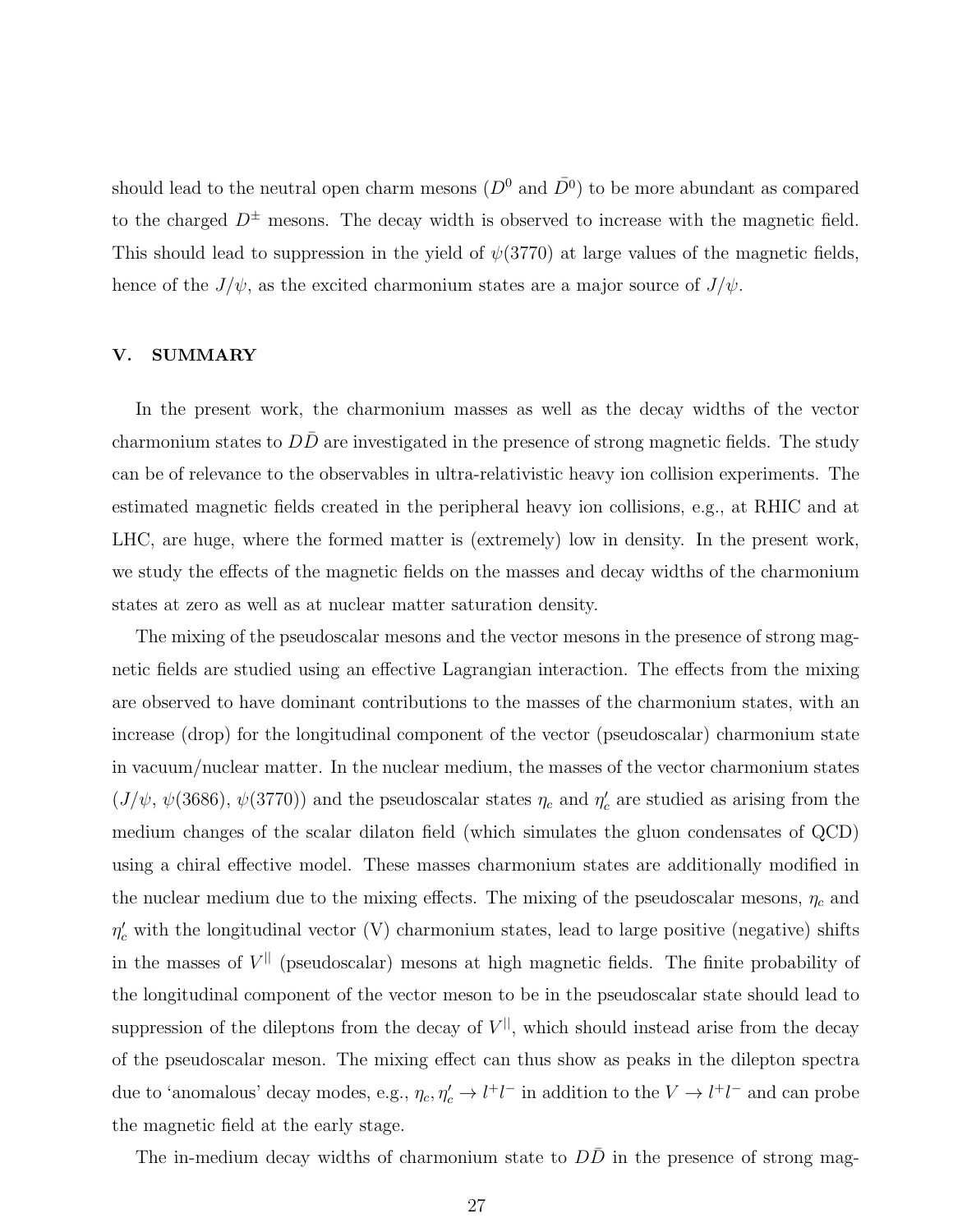netic fields are computed using a field theoretical model for composite hadrons with quark (antiquark) constituents. The matrix element for computation of the charmonium decay width is calculated from the free Dirac Hamiltonian of the constituent quarks, using the explicit constructions of the charmonium state, the D and the  $\bar{D}$  mesons. The decay widths are computed from the modifications of the masses of the charmonium state and the open charm mesons in vacuum/nuclear medium in the presence of strong magnetic fields. In the nuclear medium, the charmonium masses as well as the D and  $\overline{D}$  masses are calculated within a chiral effective model. As has already been mentioned, the charmonium masses are calculated from the medium modification of a scalar dilaton field, and, the masses of the  $D$  and  $D$  mesons are calculated within the model due to their interactions with the nucleons and the scalar mesons in the magnetized nuclear matter, with additonal Landau contributions to the masses of the charged  $D^{\pm}$  mesons in the presence of the magnetic field. At  $\rho_B=0$  as well as at nuclear matter saturation density, the lowest charmonium state which can decay to  $D\bar{D}$  is  $\psi(3770)$ . The mass of longitudinal  $\psi(3770)$  is observed to have appreciable positive contribution due to mixing with  $\eta_c'$  in the presence of strong magnetic fields, which is seen to have significant modification to the partial decay width,  $\Gamma(\psi(3770) \to D\bar{D})$ . The decay of  $\psi(3770)$  to  $D^+D^-$  are observed to be quite suppressed as compared to decay to  $D^0\overline{D}{}^0$ , in the presence of strong magnetic fields. This is due to the higher masses of the charged mesons  $(D^+, D^-)$  due to contributions from the Landau levels. This should lead to the production of the neutral  $D^0$  and  $\bar{D^0}$  mesons to be more abundant as compared to the  $D^{\pm}$  mesons from  $\psi(3770)$ . The increase of the decay width of  $\psi(3770)$  at high magnetic fields should show as a suppression in the yield of  $\psi(3770)$  and hence of  $J/\psi$ , as  $\psi(3770)$  is a major source for production of  $J/\psi$ .

To summarize, the present study of the masses of the charmonium states in strong magnetic fields, which has dominant contribtuions from the mixing of the longitudinal vector meson – pseudoscalar mesons can be a probe for the early magnetic field as the mixing can show as pseudoscalar like peaks in addition to the vector meson peaks in the dilepton spectra, and the study of charmonium decay width to  $D\overline{D}$ , which is observed to be enhanced in strong magnetic fields, predominantly in the decay mode to neutral  $D\bar{D}$ , should have observable consequences on the suppression in the yield of  $\psi(3770)$  (and hence of  $J/\psi$ ) and higher yield for the neutral open charm  $(D^0, \bar{D}^0)$  as compared to the charged  $D^{\pm}$  mesons due to the presence of strong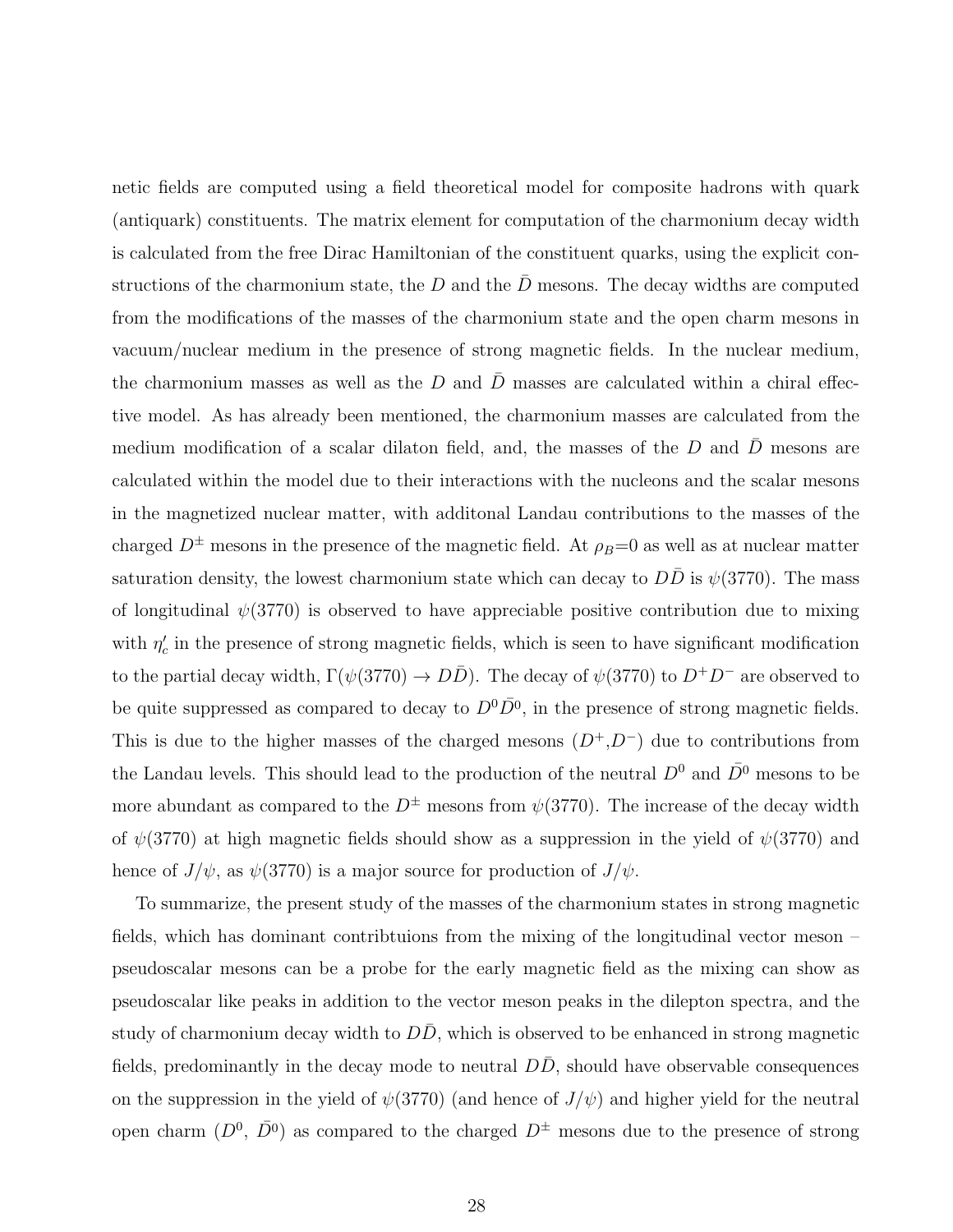magnetic fields created in non-central ultra-relativistic heavy ion collision experiments.

One of the authors (AM) is grateful to ITP, University of Frankfurt, for warm hospitality and acknowledges financial support from Alexander von Humboldt Stiftung when this work was initiated.

- <span id="page-28-1"></span><span id="page-28-0"></span>[1] A. Hosaka, T. Hyodo, K. Sudoh, Y. Yamaguchi, S. Yasui, Prog. Part. Nucl. Phys. 96, 88 (2017).
- [2] E.Eichten, K. Gottfried, T. Kinoshita, K.D. Lane and T.M. Yan, Phys. Rev. D 17, 3090 (1978).
- [3] E.Eichten, K. Gottfried, T. Kinoshita, K.D. Lane and T.M. Yan, Phys. Rev. D 21, 203 (1980).
- [4] L. Kluberg and H. Satz, in Relativistic Heavy Ion Physics, edited by R. Stock, Landolt-Börnstein - Group I Elementary Particles, Nuclei and Atoms Vol. 23 (Springer, Berlin, Heidelberg,2010).
- <span id="page-28-2"></span>[5] A. Mocsy, P. Petreczky and M. Strickland, Int. Jour. Mod. Phys. A 28, 1340012 (2013).
- [6] S.F. Radford and W W. Repko, Phys.Rev D 75, 074031 (2007).
- <span id="page-28-3"></span>[7] Arata Hayashigaki, Phys. Lett. B  $487, 96$  (2000); T. Hilger, R. Thomas and B. Kämpfer, Phys. Rev. C bf 79, 025202 (2009); T. Hilger, B. Kämpfer and S. Leupold, Phys. Rev. C 84, 045202 (2011); S. Zschocke, T. Hilger and B. Kämpfer, Eur. Phys. J. A 47 151 (2011)
- <span id="page-28-14"></span>[8] Sugsik Kim, Su Houng Lee, Nucl. Phys. A 679, 517 (2001).
- <span id="page-28-13"></span>[9] F. Klingl, S. Kim, S. H. Lee, P. Morath and W. Weise, Phys. Rev. Lett. 82, 3396 (1999).
- <span id="page-28-5"></span><span id="page-28-4"></span>[10] Arvind Kumar and Amruta Mishra, Phys. Rev. C 95, 065206 (2010)).
- <span id="page-28-6"></span>[11] G. Krein, A.W. Thomas, K. Tsushima, Prog. Part. Nucl. Phys. 100, 161 (2018).
- [12] R. Molina, D. Gamermann, E. Oset, and L. Tolos, Eur. Phys. J A 42, 31 (2009); L. Tolos, R. Molina, D. Gamermann, and E. Oset, Nucl. Phys. A 827 249c (2009).
- <span id="page-28-7"></span>[13] Arvind Kumar and Amruta Mishra, Phys. Rev. C 81, 065204 (2010).
- <span id="page-28-8"></span>[14] Arvind Kumar and Amruta Mishra, Eur. Phys. A 47, 164 (2011).
- <span id="page-28-9"></span>[15] M.E. Peskin, Nucl. Phys. **B156**, 365 (1979).
- [16] G. Bhanot and M.E. Peskin, Nucl. Phys. B156, 391 (1979).
- <span id="page-28-10"></span>[17] M.B.Voloshin, Nucl. Phys. B 154 ,365 (1979).
- <span id="page-28-11"></span>[18] Su Houng Lee and Che Ming Ko, Phys. Rev. C 67, 038202 (2003).
- <span id="page-28-12"></span>[19] K. Tuchin, Adv. High Energy Physics 2013, 490495 (2013).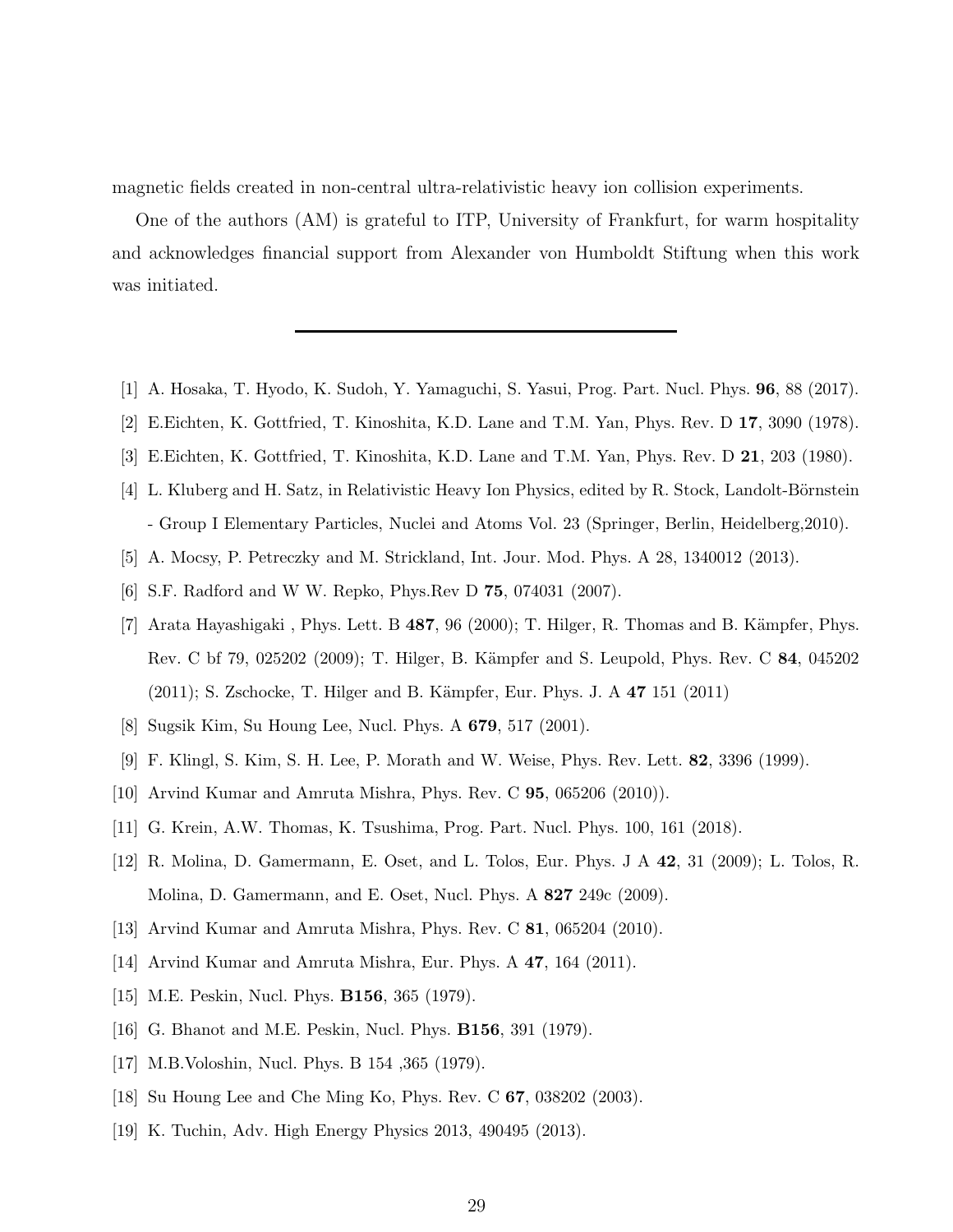- <span id="page-29-0"></span>[20] P. Gubler, K. Hattori, S. H. Lee, M. Oka, S. Ozaki and K. Suzuki, Phys. Rev. D 93, 054026 (2016).
- [21] C. S. Machado, F. S. Navarra. E. G. de Oliveira and J. Noronha, Phys. Rev. D 88, 034009 (2013).
- <span id="page-29-1"></span>[22] C. S. Machado, R.D. Matheus, S.I. Finazzo and J. Noronha, Phys. Rev. D 89, 074027 (2014).
- [23] Sushruth Reddy P, Amal Jahan CS, Nikhil Dhale, Amruta Mishra, J. Schaffner-Bielich, Phys. Rev. C 97, 065208 (2018).
- <span id="page-29-2"></span>[24] Amal Jahan CS, Nikhil Dhale, Sushruth Reddy P, Shivam Kesarwani, Amruta Mishra, Phys. Rev. C 98, 065202 (2018).
- <span id="page-29-4"></span><span id="page-29-3"></span>[25] S. Cho, K. Hattori, S. H. Lee, K. Morita and S. Ozaki, Phys. Rev. Lett. 113, 122301 (2014).
- <span id="page-29-6"></span>[26] S. Cho, K. Hattori, S. H. Lee, K. Morita and S. Ozaki, Phys. Rev. D 91, 045025 (2015).
- <span id="page-29-5"></span>[27] J. Alford and M. Strickland, Phys. Rev. D 88, 105017 (2013).
- <span id="page-29-7"></span>[28] K. Suzuki and S. H. Lee, Phys. Rev. C 96, 035203 (2017).
- <span id="page-29-8"></span>[29] B. Friman, S. H. Lee and T. Song, Phys. Lett, B 548, 153 (2002).
- [30] Amruta Mishra, Amal Jahan C.S., Shivam Kesarwani, Haresh Raval, Shashank Kumar, Jitendra Meena, Eur. Phys. J. A 55, 99 (2019).
- <span id="page-29-9"></span>[31] A. Le Yaouanc, L. Oliver, O. Pene and J.-C. Raynal, Phys. Rev. D 8 2223, (1973); ibid, Phys. Rev. D 9, 1415 (1974); ibid, Phys. Rev. D 11, 1272 (1975).
- <span id="page-29-12"></span>[32] A. Le Yaouanc, L. Oliver, O. Pene and J.-C. Raynal, Phys. Lett. B 71 397 (1977).
- <span id="page-29-13"></span><span id="page-29-10"></span>[33] E.S.Ackleh, T. Barnes and E. S. Swanson, Phys. Rev. D 54, 6811, 1996.
- [34] T. Barnes, F. E. Close, P. R. Page and E. S. Swanson, Phys. Rev. D 55, 4157 (1997).
- <span id="page-29-11"></span>[35] Amruta Mishra, S. P. Misra and W. Greiner, Int. J. Mod. Phys. E 24, 155053 (2015).
- <span id="page-29-14"></span>[36] P. Papazoglou, D. Zschiesche, S. Schramm, J. Schaffner-Bielich, H. Stöcker, and W. Greiner, Phys. Rev. C 59, 411 (1999).
- <span id="page-29-15"></span>[37] S. P. Misra, Phys. Rev. D 18, 1661 (1978).
- <span id="page-29-18"></span>[38] S. P. Misra, Phys. Rev. D 18, 1673 (1978).
- <span id="page-29-16"></span>[39] S. P. Misra and L. Maharana, Phys. Rev. D 18, 4103 (1978).
- <span id="page-29-17"></span>[40] A. Chodos, R. L. Jaffe, K. Johnson and C. B. Thorn, Phys. Rev. D 10, 2599 (1974).
- <span id="page-29-19"></span>[41] S.P.Misra, K. Biswal and B. K. Parida, Phys. Rev. D 21, 2029 (1980).
- <span id="page-29-20"></span>[42] Amruta Mishra and S. P. Misra, Phy. Rev. C 95, 065206 (2017).